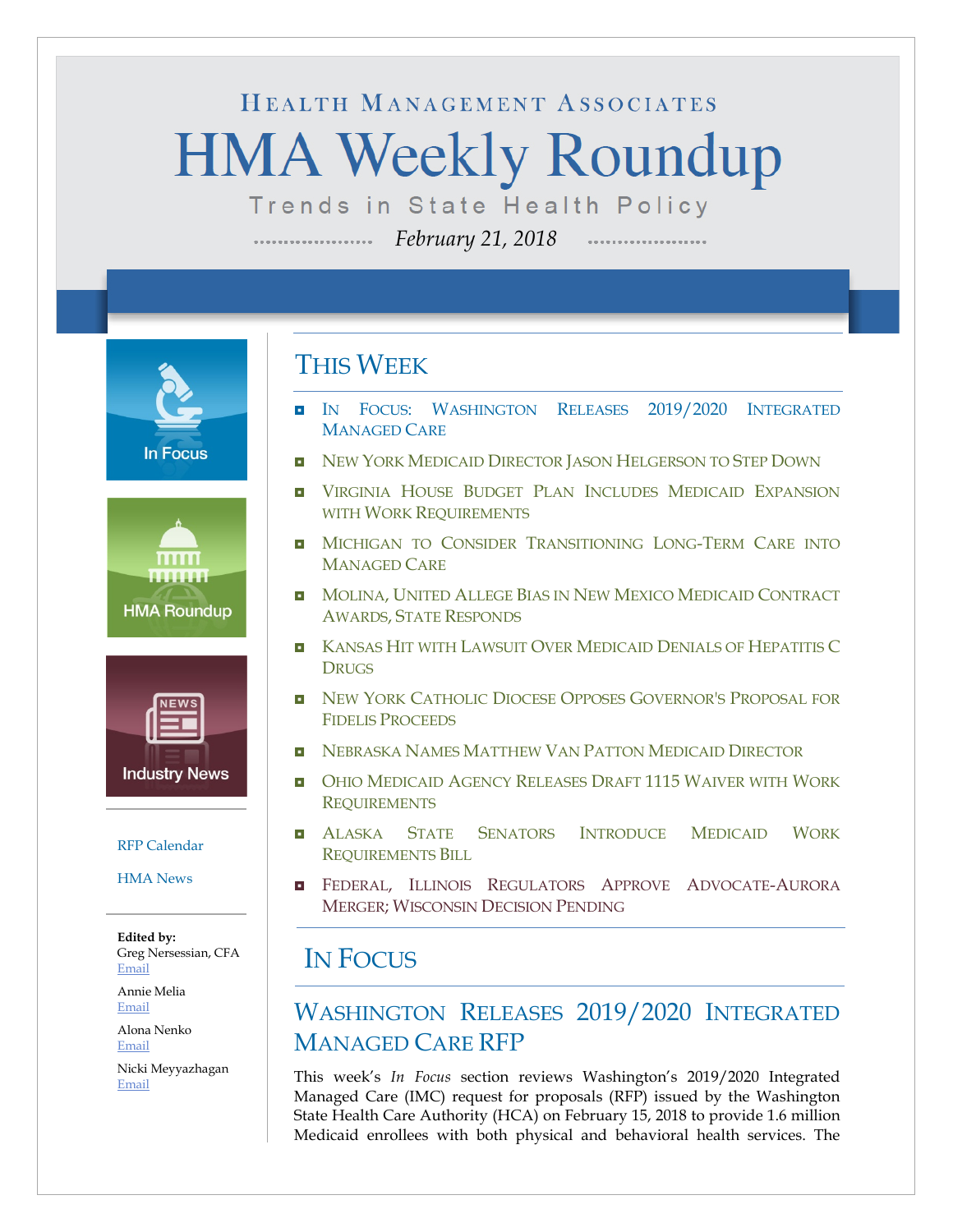procurement will expand Washington's Apple Health – IMC program (formerly known as Fully Integrated Managed Care (FIMC)) to eight additional Regional Service Areas (RSAs) and add an additional managed care organization to the Southwest RSA. It will also add one county to the Southwest RSA and one county to the North Central RSA.

#### SERVICES AND POPULATIONS COVERED

Selected Medicaid Managed Care Organizations (MCOs) will provide the full continuum of physical and behavioral health, including primary care, pharmacy, mental health, and SUD treatment, to Medicaid enrollees. Most Medicaid enrollees will be enrolled in the IMC program, including current Apple Health managed care beneficiaries. Apple Health covers most populations, including individuals who are aged, blind, and disabled (ABD) and HCBS waiver beneficiaries. Those who are not eligible for managed care will receive Behavioral Health Services Only (BHSO) through the IMC contracts and will continue to receive their medical services through the state's fee-for-service system. These include dual eligibles, individuals residing in an IMD (Institution for Mental Disease), medically needy spenddown enrollees, and pregnant women who are not citizens of the U.S.

Incumbent Behavioral Health Organizations (BHOs) will either cease operations or convert to a Behavioral Health Administrative Service Organization (BH-ASO) in regions where IMC is implemented. MCOs will be required to subcontract with BH-ASOs under the contract.

Foster care beneficiaries will remain enrolled in the current statewide foster care plan for physical health. Beginning on October 1, 2018, all behavioral health services will also be provided through that MCO. American Indian/Alaska Native (AI/AN) individuals may voluntarily opt into IMC. If they are not eligible for IMC, they can select BHSO with one of the IMCcontracted MCOs.

#### RFP REQUIREMENTS

HCA is accepting bids only from MCOs with current Apple Health Medicaid Managed Care contracts.

#### CONTRACT AWARDS

HCA anticipates awarding multiple contracts per RSA:

| <b>Region</b>       | <b>Number</b> of MCOs |
|---------------------|-----------------------|
| Greater Columbia    |                       |
| King                |                       |
| North Sound         | 5                     |
| Pierce              |                       |
| Spokane             |                       |
| Thurston-Mason      |                       |
| <b>Great Rivers</b> |                       |
| Salish              |                       |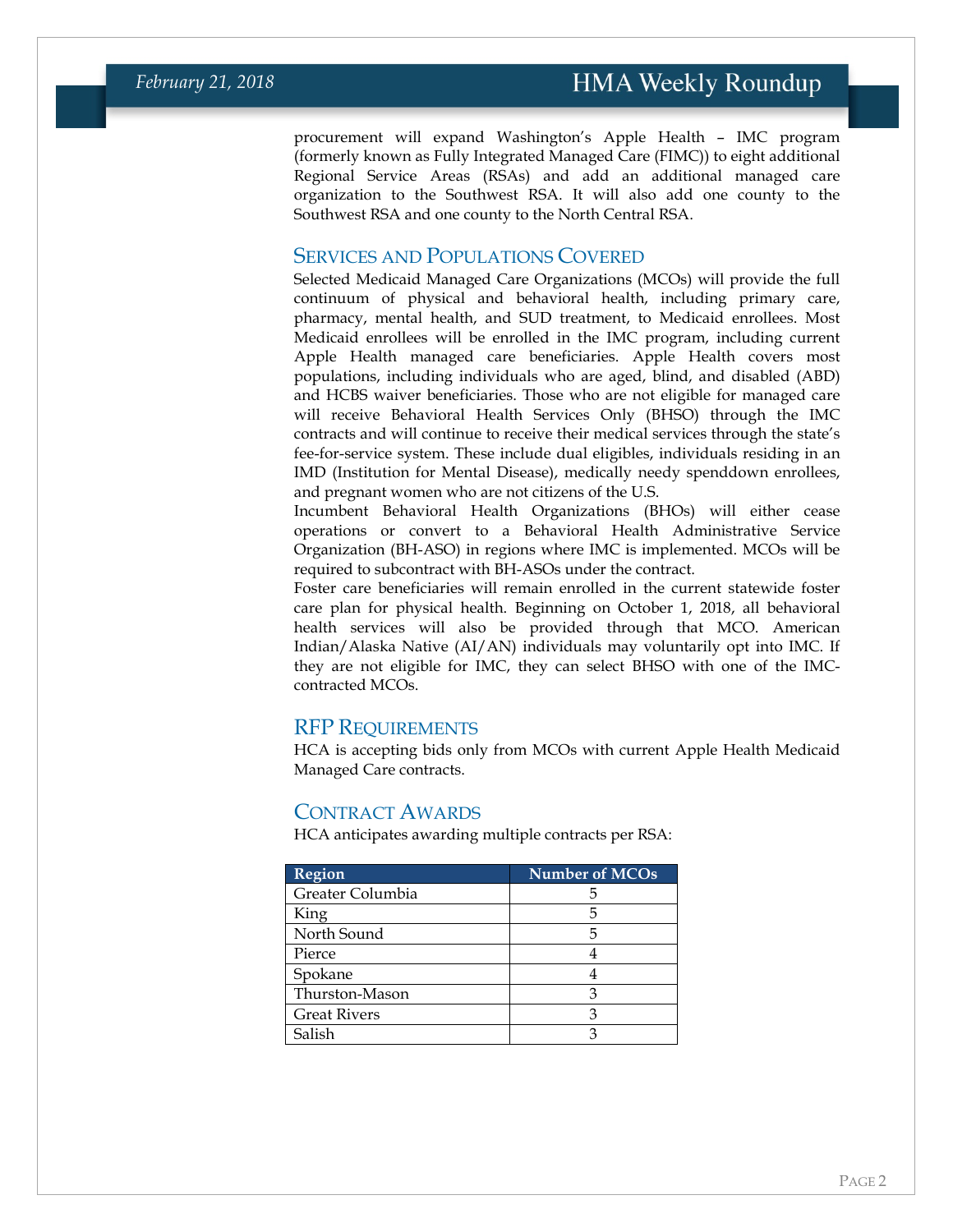### **HMA Weekly Roundup**

### *February 21, 2018*

Additionally, HCA will select a third MCO to operate in the Southwest RSA. This region is already in the IMC program. Molina Healthcare and Community Health Plan of Washington are currently serving the Southwest RSA. In the Southwest region, the service area will also be expanded to include Klickitat County and in the North Central region, the service area will be expanded to include Okanogan County.



Source: Washington State Health Care Authority

For regions choosing to implement IMC in 2019, contracts are set to begin on or about January 1, 2019 and end December 31, 2020. For regions choosing to implement IMC in 2020, contracts are set to begin on or about January 1, 2020 and to end on December 31, 2020. HCA can extend the contracts for up to two (2) additional one (1)-year periods.

#### EVALUATION CRITERIA

MCOs will be evaluated based on combined scores on statewide and regionally-specific questions. Under some service areas, specific issues are identified in addition to general requirements. For example, a rural county may ask how a bidder will ensure clients have access to specific services. Counties with high homelessness rates can ask the bidder how they can develop affordable housing. Mandatory requirements, including medical and behavioral health networks, will be evaluated on a pass/fail basis.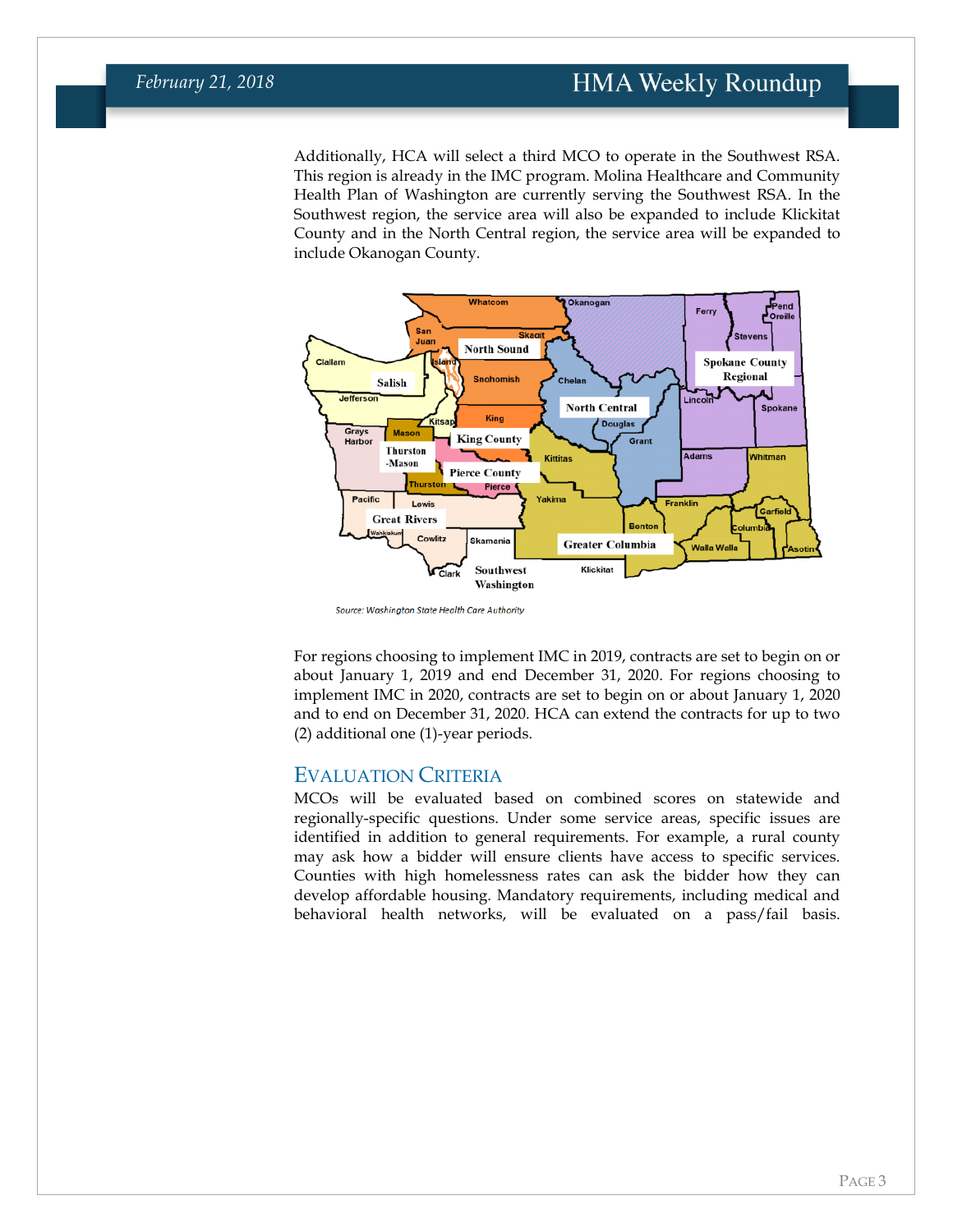| <b>Evaluation Criteria</b>                                                          | <b>Maximum Points</b> |
|-------------------------------------------------------------------------------------|-----------------------|
| <b>RFP</b> Compliance                                                               | N/A                   |
| Mandatory Management Review<br>Letter of Submittal and Certification and Assurances | N/A                   |
| <b>Statewide Evaluation Questions</b>                                               | 650                   |
| (Management and Administration)                                                     | (105)                 |
| (Behavioral Health Network and Access)                                              | (210)                 |
| (Quality and Utilization Management)                                                | (105)                 |
| (Care Coordination)                                                                 | (230)                 |
| 2019 Regional Questions                                                             |                       |
| Greater Columbia                                                                    | 250                   |
| King                                                                                | 250                   |
| North Sound                                                                         | 250                   |
| Pierce                                                                              | 250                   |
| Spokane                                                                             | 250                   |
| Provider Network                                                                    | Pass/Fail             |

#### RFP TIMELINE

MCOs are required to submit a mandatory letter of intent to propose by March 1. Proposals are due on April 12, with "Apparently Successful Bidders" selected on May 22, 2018. Contracts run for one year, with renewal options for two (2) one (1)-year periods.

| <b>RFP</b> Activity | Date              |
|---------------------|-------------------|
| RFP Issued          | February 15, 2018 |
| Mandatory LOI Due   | March 1, 2018     |
| Proposals Due       | April 12, 2018    |
| Awards              | May 22, 2018      |
| 2019 Implementation | January 1, 2019   |
| 2020 Implementation | January 1, 2020   |

#### CURRENT MEDICAID MANAGED CARE MARKET

Washington's total managed care enrollment is 1.6 million. Molina Healthcare is the largest MCO, with over 45 percent of the market share.

| <b>MCO</b>                     | 2017 Enrollment | Market Share |
|--------------------------------|-----------------|--------------|
| Molina Health Care             | 730,752         | 45.4%        |
| Community Health Plan of WA    | 278,038         | 17.3%        |
| UnitedHealth/Optum Total       | 234,774         | 14.6%        |
| Coordinated Care Corp./Centene | 203,107         | 12.6%        |
| Anthem/Amerigroup              | 145,303         | 9.0%         |
| Various Tribal/County Orgs     | 16,057          | 1.0%         |
| <b>Total Managed Care</b>      | 1,608,031       |              |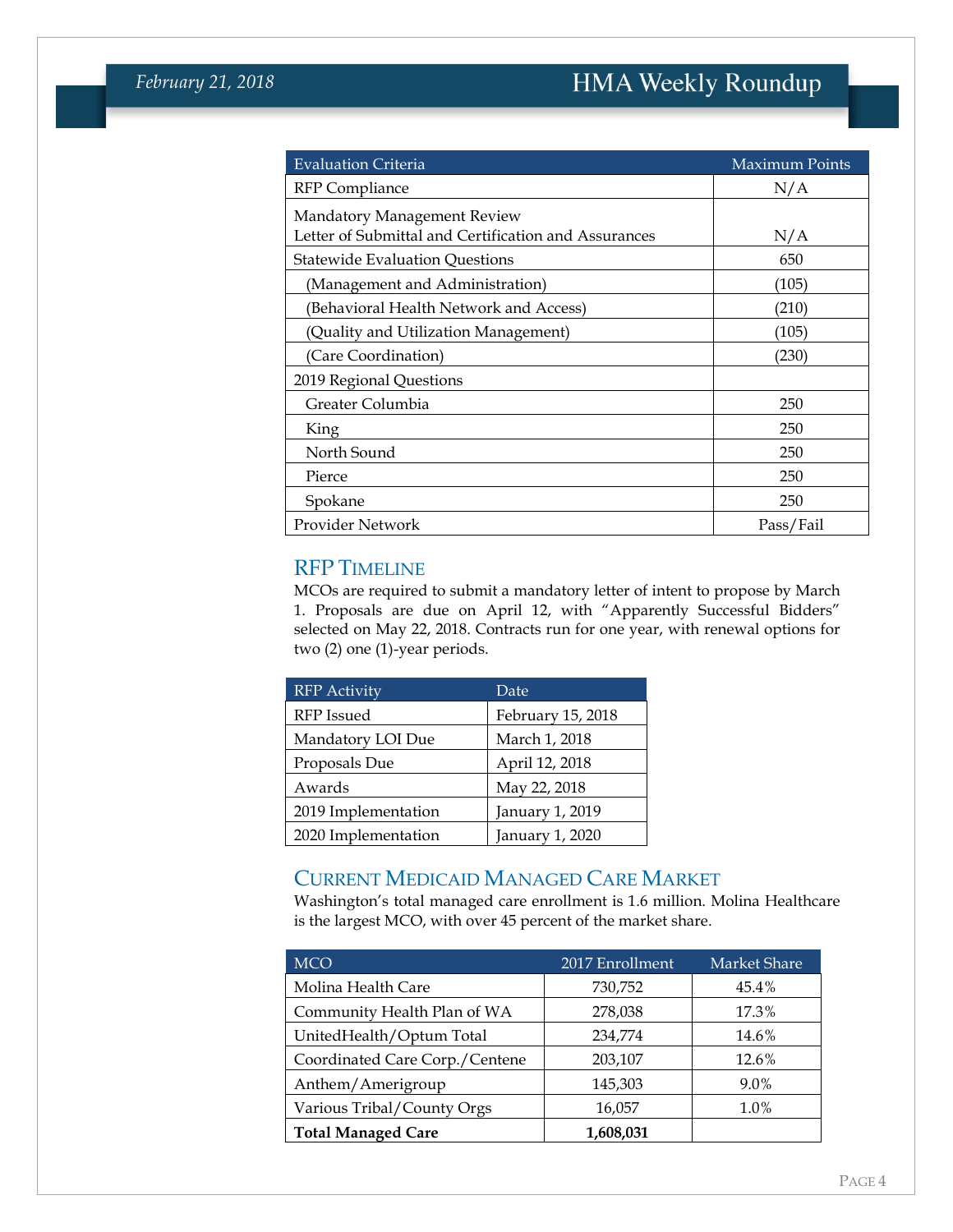#### **WAIVERS**

Washington's Section 1115 Waiver, Medicaid Transformation Project (MTP), was approved by the Centers for Medicare & Medicaid Services (CMS) on January 9, 2017. The five-year waiver, worth \$1.5 billion, integrates physical and behavioral health purchasing and service delivery, converts 90 percent of Medicaid provider payments to reward outcomes instead of volume, supports providers to adopt new payment and care models, implements population health strategies, and addresses key determinants of health.

#### LINK TO RFP/BIDDERS' LIBRARY

RFP #2567 Integrated Managed Care (IMC) can be found in the Request for Proposals section. <https://www.hca.wa.gov/about-hca/bids-and-contracts>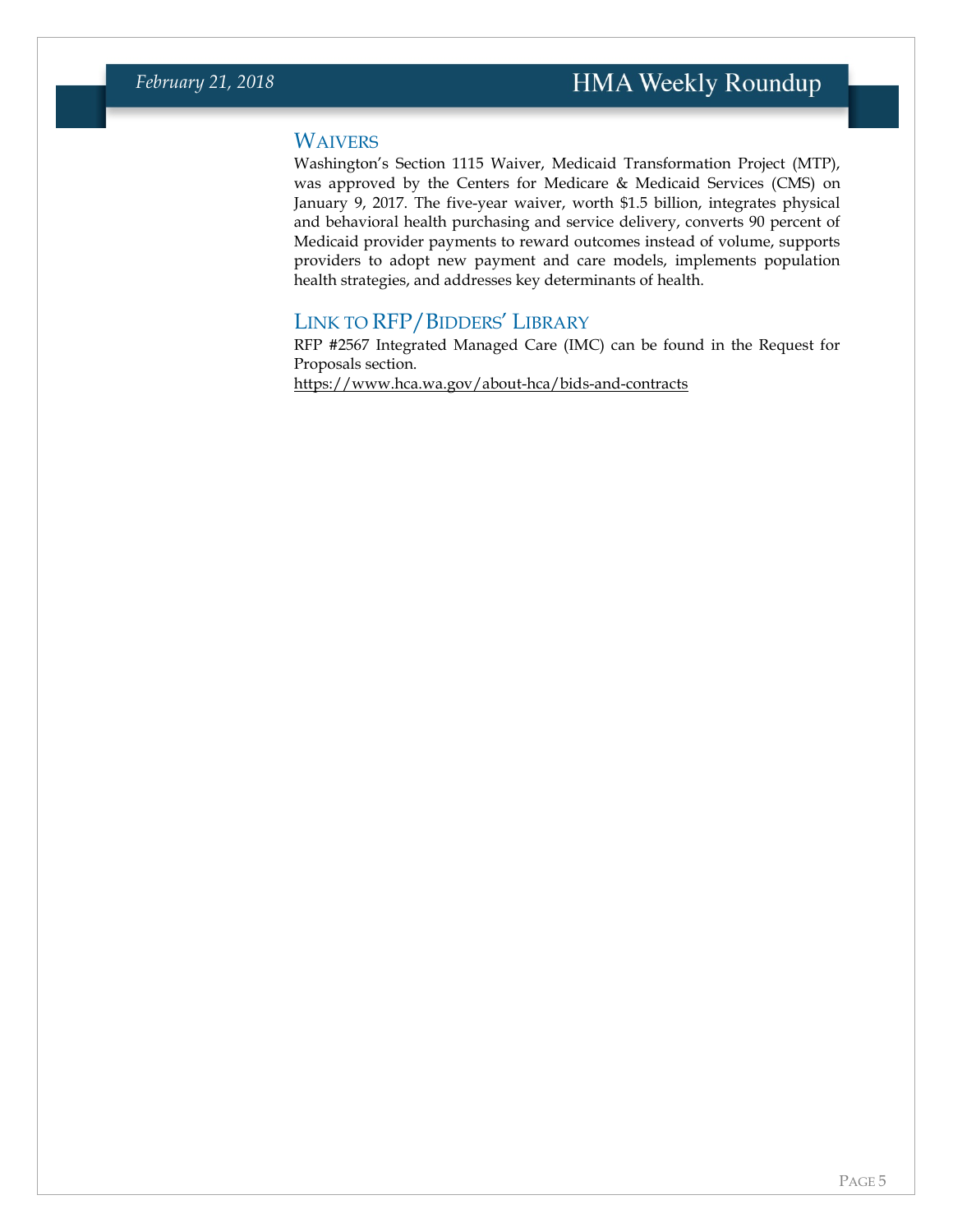

# <span id="page-5-1"></span>*Alaska*

**State Senators Introduce Medicaid Work Requirements Bill.** *SitNews* reported on February 20, 2018, that Alaska state Senators introduced legislation to implement Medicaid work requirements. The bill, sponsored by Senate President Pete Kelly (R-Fairbanks) among others, was sent to the Senate Health and Social Services Committee and the Senate Finance Committee for review. [Read More](http://www.sitnews.us/0218News/022018/022018_medicaid_work_requirement.html)

# *Florida*

**Florida Medicaid Plans, Providers Join Class Action Lawsuit Against Opioid Makers.** *The Daily Business Review* reported on February 20, 2018, that Florida Medicaid managed care plans and providers have joined a statewide class action lawsuit filed against opioid manufacturers, distributors, and marketers. The suit seeks to hold the pharmaceutical industry accountable for health care costs related to the opioid crisis and recoup losses. The lawsuit claims that the defendants misled doctors, patients, and insurers about the risks of opioid addiction and caused \$2 billion in opioid-related Medicaid health care costs since 2011. [Read More](https://www.law.com/dailybusinessreview/2018/02/20/miami-law-firms-sue-big-pharma-on-behalf-of-medicaid-managed-care-providers/)

### <span id="page-5-0"></span>*Kansas*

**Kansas Hit With Lawsuit Over Medicaid Denials of Hepatitis C Drugs***. The Kansas City Star* reported on February 15, 2018, that the American Civil Liberties Union filed a federal class action lawsuit, arguing that the Kansas Medicaid program is improperly denying hepatitis C medication to members until they are severely ill. The suit names Kansas Department of Health and Environment (KDHE) Secretary Jeff Andersen and KDHE Division of Health Care Finance Director Jon Hamdorf. Medicaid managed care plans in the state either require "severe liver damage" before covering the drugs or allow some coverage before that point. [Read More](http://www.kansascity.com/news/politics-government/article200336009.html)

**Maximus Institutes Compliance Plan in Kansas.** *KNSS* reported on February 18, 2018, that Maximus has instituted a compliance plan and is committed to reaching a June 1 deadline to deal with Kansas state concerns over the company's processing of Medicaid applications. Maximus is required to reach certain performance standards or face fines and the potential loss of its contract. [Read More](http://www.knssradio.com/articles/kansas-gives-medicaid-contractor-until-june-1st-improve)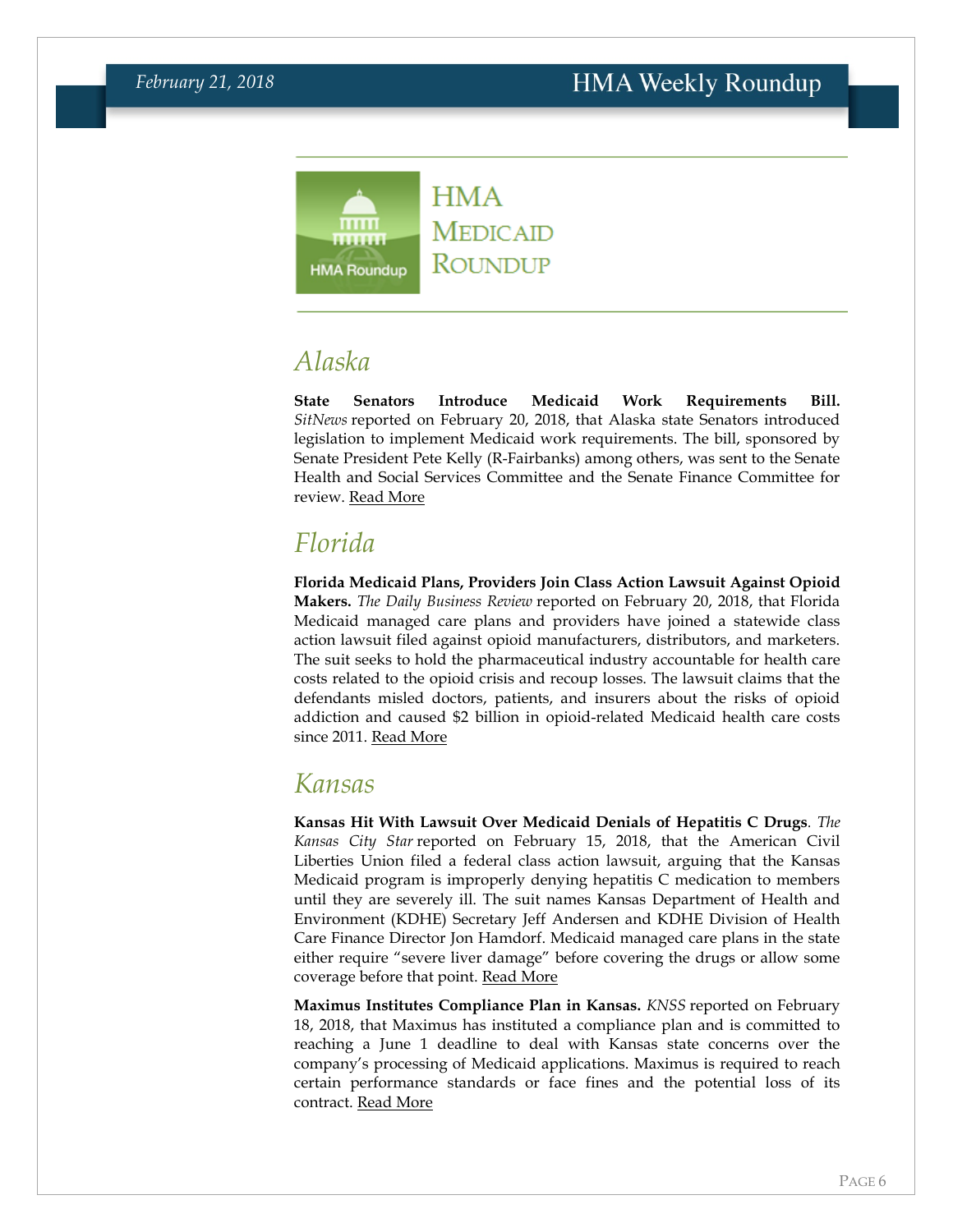### *Kentucky*

**Governor Files Lawsuit to Uphold Medicaid Work Requirements.** *The Louisville Courier Journal* reported on February 19, 2018, that Kentucky Governor Matt Bevin has filed a federal lawsuit aimed at upholding the state's plan to implement Medicaid work requirements. The suit, filed in U.S. District Court in Frankfort, Kentucky, is meant to counter a class action lawsuit arguing that the Trump administration violated federal law in approving the Kentucky work requirements earlier this year. [Read More](https://www.courier-journal.com/story/news/2018/02/19/medicaid-reform-matt-bevin-lawsuit-work-requirements/352302002/)

**Kentucky Reveals Waiver Implementation Will Result in Higher Medicaid Spending.** The *Courier Journal* reported on February 14, 2018, that a plan to revamp the Kentucky Medicaid program, including the implementation of work requirements, will increase total Medicaid spending by close to \$374 million over the next two years, according to projections from the administration of Governor Matt Bevin. Broader savings projected by the administration come from the assumption that 100,000 individuals will drop out of Medicaid over five years. Those remaining are expected to be sicker and have higher administrative costs, including the cost of new technology to track compliance with work requirements. The revamp is scheduled to launch on July 1, 2018. [Read More](https://www.courier-journal.com/story/news/politics/2018/02/14/kentucky-medicaid-changes-bevin-work-requriements/319384002/)

**Kentucky Senator Says State Should Administer Medicaid Pharmacy Benefits, Rather than PBMs.** *U.S. News/AP* reported on February 14, 2018, that Kentucky Senator Max Wise (R-Frankfort) has proposed a bill that would transition administration of Medicaid pharmacy benefits back to the state. Kentucky currently uses several pharmacy benefit management (PBM) companies. Wise said that drug reimbursement rates are too low and pharmacies in rural districts are in danger of closing. [Read More](https://www.usnews.com/news/best-states/kentucky/articles/2018-02-14/bill-would-let-kentucky-take-over-medicaid-pharmacy-benefits)

# <span id="page-6-0"></span>*Michigan*

**Michigan to Consider Transitioning Long-Term Care into Managed Care.**  *Crain's Detroit Business* reported on February 18, 2018, that Michigan will consider a proposal to transition the state's \$2.8 billion Medicaid nursing home and long-term care services programs into managed care. An initial review by the state Department of Health and Human Services is expected to begin by July 1. [Read More](http://www.crainsdetroit.com/article/20180218/news/653216/plan-would-move-medicaid-long-term-care-into-managed-care)

### <span id="page-6-1"></span>*Nebraska*

**Nebraska Begins Implementation of New Data Management Analytics System.** The Nebraska Department of Health and Human Services announced on February 20, 2018, that it has begun implementing a new Medicaid data management analytics system, aimed at replacing the state's 35-year-old Medicaid Management Information System. Implementation is slated to take approximately 20 months. [Read More](http://dhhs.ne.gov/Pages/newsroom_2018_February_MLTCReleaseDMA.aspx)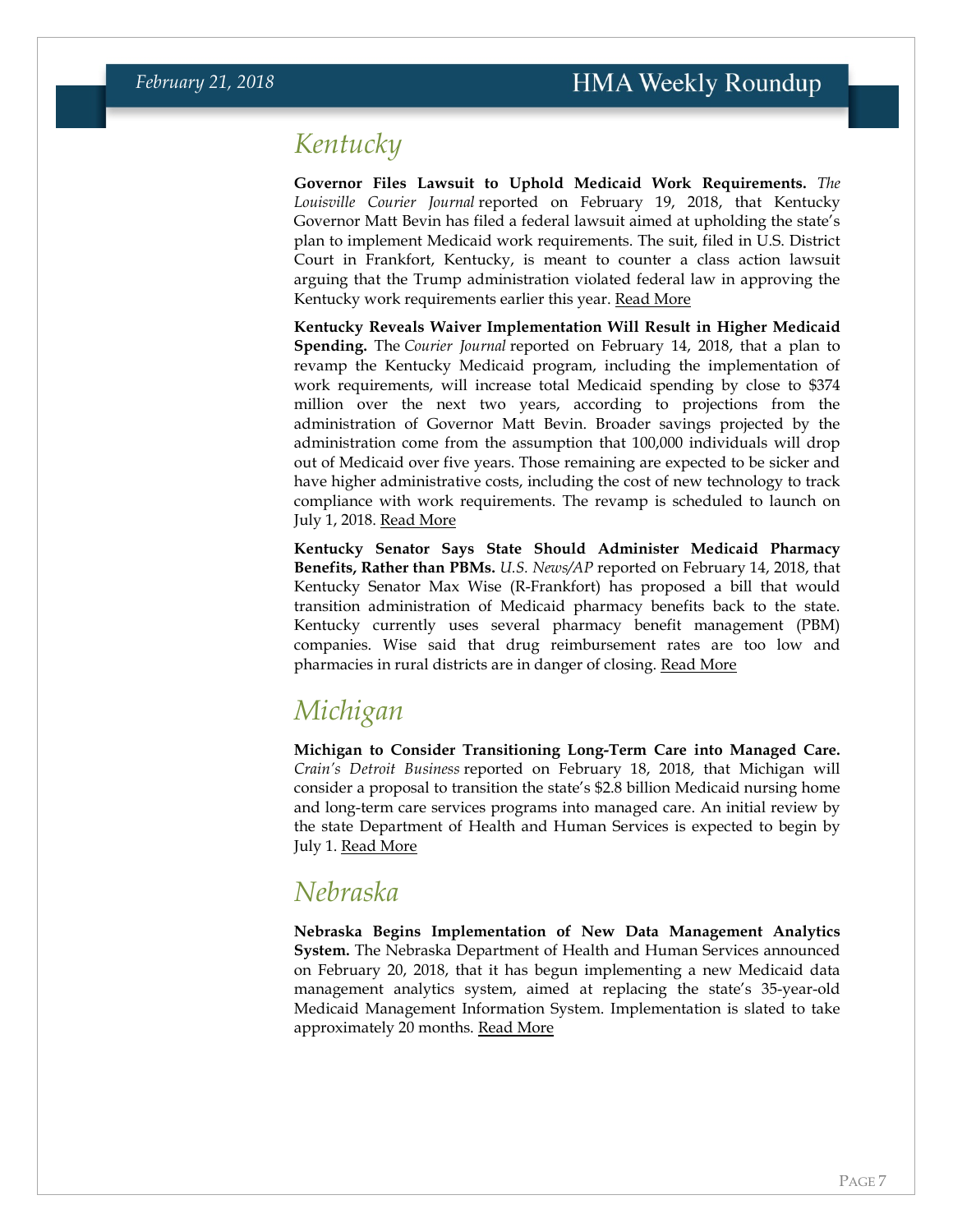**Nebraska Names Matthew Van Patton Medicaid Director***. Live Well Nebraska* reported on February 17, 2018, that Matthew Van Patton will replace Calder Lynch as director of the Nebraska Division of Medicaid and Long-Term Care effective March 1. Van Patton is currently chief executive of Cadre Medical Technologies and has worked for Spartanburg Regional Healthcare System. [Read More](http://www.omaha.com/livewellnebraska/ricketts-names-new-state-medicaid-director/article_db312f6f-3f74-555d-b0ab-ef881c82d40d.html)

### *New Hampshire*

**Republicans Outline Proposed Changes to Medicaid Expansion.** *The Concord Monitor* reported on February 15, 2018, that New Hampshire Senate Republicans have released a bill outlining potential changes to the state Medicaid expansion program, including moving members into managed care and imposing work requirements and assets tests. As previously reported, a state commission recommended reauthorizing the state's Medicaid expansion program for five years and transitioning the program to managed care in 2019. The current expansion program, New Hampshire Health Protection Program, covers about 50,000 individuals. [Read More](http://www.concordmonitor.com/Medicaid-expansion-plan-unveiled-15594259)

# *New Jersey*

#### HMA Roundup – Karen Brodsky [\(Email Karen\)](mailto:kbrodsky@healthmanagement.com)

**New Jersey State Fiscal Year Revenues Exceeding Projections.** In January, the New Jersey Department of the Treasury reported an increase in state revenues as of December 2017 when compared to revenues in December 2016. Major revenue sources are up 8.7 percent year to date. Revenues are up for the largest revenue sources:

- Gross Income Tax is up 30.5 percent
- Sales and Use Tax is up 4.1 percent
- Corporation Business Tax is up 15 percent
- Realty Transfer collections are up 36.7 percent. <u>[Read More](http://www.state.nj.us/treasury/news/2018/p01122018a.pdf)</u>

**New Jersey Medicaid Program Examines Homeless Service Use and Medicaid Spending.** On January 26, 2018, Rutgers University, Center for State Health Policy met with housing experts and Medicaid officials to begin a project that would identify opportunities to generate Medicaid savings and improve patient outcomes among Medicaid enrollees who use homeless services. The study is also supported by The Nicholson Foundation. Researchers will link data from the Homeless Management Information System (HMIS) and the Medicaid Management Information System (MMIS). [Read More](http://www.cshp.rutgers.edu/Downloads/11270.pdf)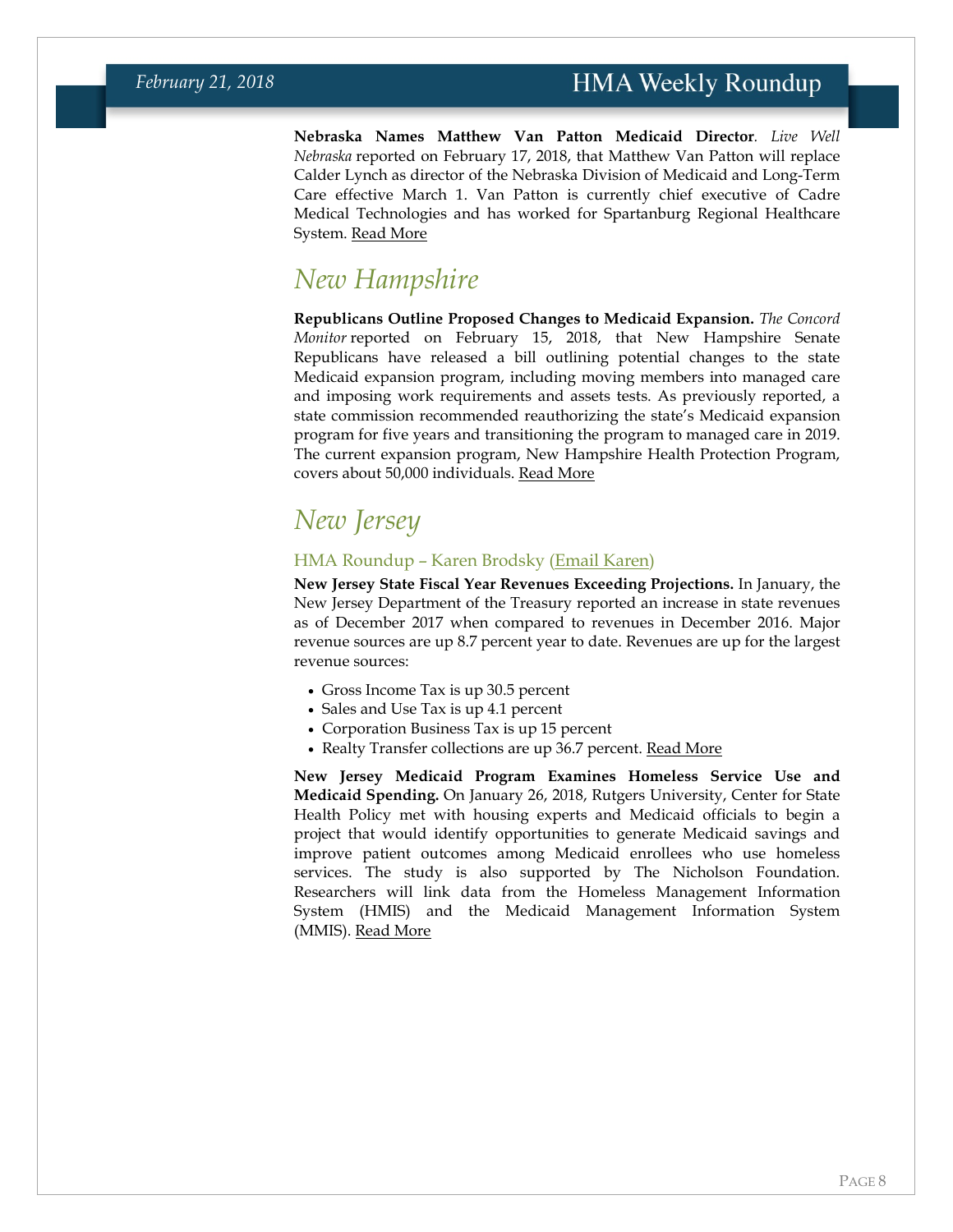**New Jersey Lawmaker Proposes Bill to Establish an Individual Mandate.** On February 12, 2018, New Jersey Assemblyman John McKeon introduced a bill, A3380, that would establish an individual mandate beginning in 2019 whereby taxpayers and their dependents would be required to have coverage under a health insurance policy with minimum essential coverage. A financial penalty would be applied to individuals who do not meet the requirement. Rules and regulations would be adopted by the Commissioner of Banking and Insurance and the State Treasurer. A second measure, A3379 would create a health insurance reinsurance plan for individual claims costs that exceed \$50,000 in a benefit year with a cap of \$250,000. Both bills have gone to the Senate Budget Committee for review.

**CMS Approves New Jersey State Plan Amendment (SPA) to Update PACE Rates.** On January 25, 2018, The Centers for Medicare & Medicaid Services approved a State Plan Amendment (SPA) to update the methodology New Jersey Medicaid uses to calculate the amounts that would otherwise have paid (AWOP) for Program for All-Inclusive Care for the Elderly (PACE) rates. The state sought to revise the PACE rate-setting methodology to comply with the transition to managed long term services and supports. The AWOP be used to reset PACE rates annually each state fiscal year based on the estimated amounts payable for alternative managed care programs (MLTSS). [Read More](https://www.medicaid.gov/State-resource-center/Medicaid-State-Plan-Amendments/Downloads/NJ/NJ-17-0011.pdf)

**New Jersey Releases State Innovation Model Project Report.** Rutgers Center for State Health Policy published a report on the results of the State Health Innovation Plan for the New Jersey State Innovation Model (SIM) project, a \$3 million design grant from the Center for Medicare & Medicaid Innovation. The researchers credit the SIM project for advancing the integration of physical and behavioral health care. According to the report, the state's SIM Design project set forth to:

- 1. Advance physical and behavioral health integration strategies
- 2. Address Medicaid cost/value, especially for high-cost, complex patients
- 3. Improve birth outcomes through smoking cessation

Researchers documented a variety of activities that were performed to support the project goals:

- 1. Development of a set of 31 "core" quality metrics to ease existing state measurement reporting requirements
- 2. Support for critical Medicaid ACO activities
- 3. A statewide survey of primary care practices for input on the three respective SIM Design goals
- 4. Policy decisions to transfer mental health and addiction functions from the Department of Human Services to the Department of Health
- 5. Expansion of a Pediatric Behavioral Health Collaborative
- 6. Advancement of the state's Population Health Improvement Plan, *Healthy New Jersey 2020*

The report describes a sustainability strategy for delivery system transformation and population health improvement goals. [Read More](http://www.cshp.rutgers.edu/Downloads/11280.pdf)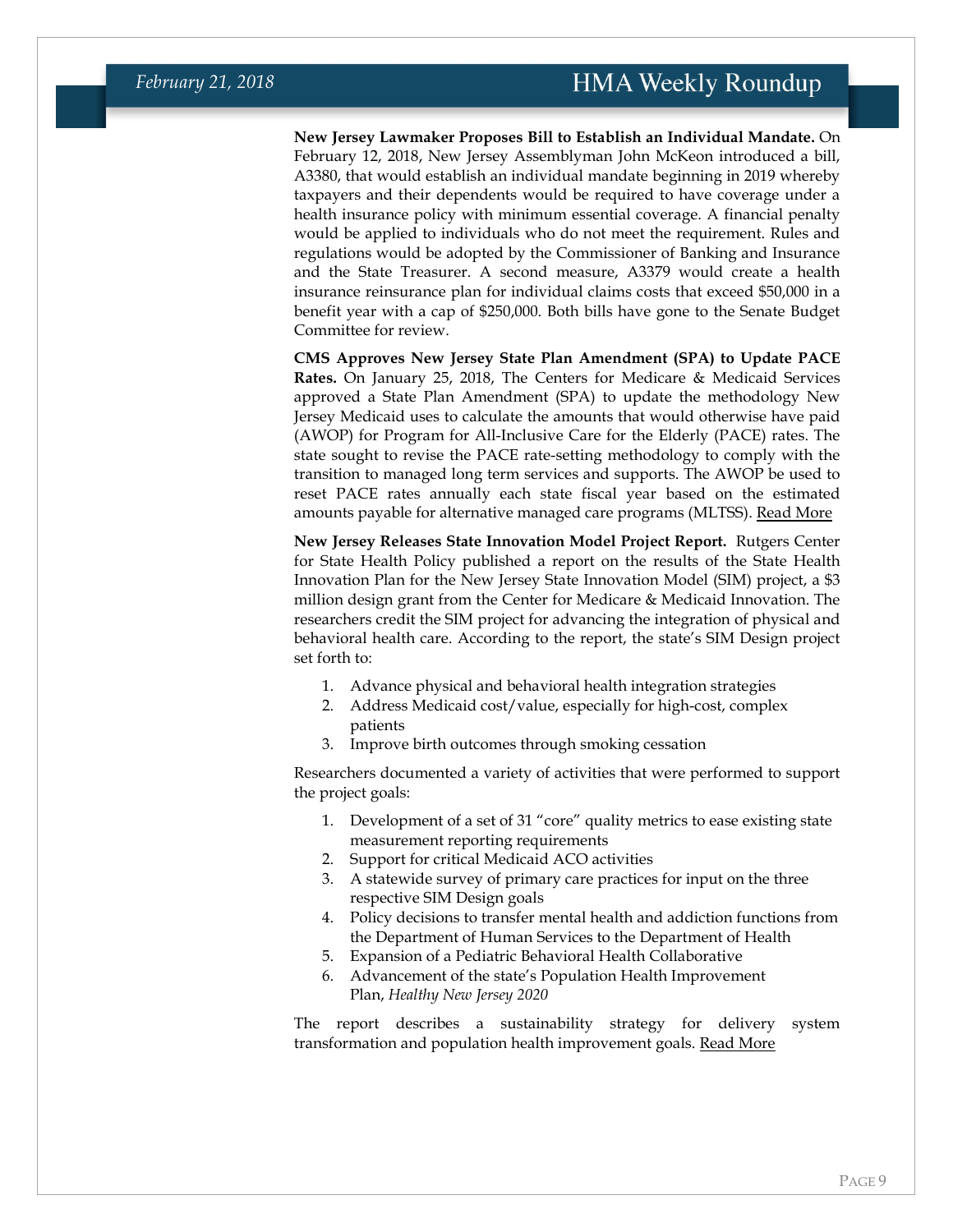### <span id="page-9-1"></span>*New Mexico*

**New Mexico Responds To Lawsuit Protesting Medicaid Managed Care Awards.** The *Associated Press/Albuquerque Journal* reported on February 16, 2018, that New Mexico said an injunction filed to block implementation of the state Medicaid managed care awards wasn't necessary, adding that legal action is premature because the state is still reviewing protests to the award. The comments were made in the state's response to a lawsuit filed by Molina Healthcare of New Mexico, which is seeking an injunction after the company lost its bid to retain its Medicaid contract with the state. Molina also filed a protest with the state. [Read More](https://www.abqjournal.com/1134644/state-fires-back-at-molina.html)

**Molina, United Allege Bias in New Mexico Medicaid Contract Awards.** *The New Mexican* reported on February 14, 2018, that Molina Healthcare and UnitedHealthcare are alleging that New Mexico was biased in its recent Medicaid managed care contract awards. Molina and United state that Western Sky Community Care (Centene), a contract winner, had business ties to Mercer Health & Benefits, which helped the department evaluate bids. An internal memo indicates that the New Mexico Human Services Department was aware of the potential conflict. New Mexico says that the contracting process was competitive and fair. [Read More](http://www.santafenewmexican.com/news/health_and_science/providers-claim-possible-bias-in-medicaid-contract-process/article_9bc5766d-d7ce-5976-b828-2fcfb0007b10.html)

### <span id="page-9-0"></span>*New York*

#### HMA Roundup – Denise Soffel [\(Email Denise\)](mailto:dsoffel@healthmanagement.com)

**New York Medicaid Director Jason Helgerson to Step Down.** *The Albany Times Union* reported on February 20, 2018, that New York's Medicaid Director Jason Helgerson will step down from his post once the 2018-19 state budget is finalized. Helgerson was appointed by Governor Andrew Cuomo in 2011 to undertake a redesign of NY's Medicaid program, which provides coverage to 6.1 million people at an annual budget of \$68 billion. Helgerson oversaw the Medicaid program as it began operating under a global budget cap, which has limited the growth in Medicaid spending to the Medical Consumer Price Index, and had led to an actual reduction in per capita spending. He has also been the driving force behind New York's Delivery System Reform Incentive Payment program, an \$8 billion five-year effort to redesign the health care delivery system in NY, moving away from reliance on hospital-based care and building up the community-based health care infrastructure. DSRIP is also moving New York's health care system into value-based payment methods. The program is completing its third year. [Read More](https://www.timesunion.com/7dayarchive/article/NY-Medicaid-director-to-leave-12628426.php)

**New York Releases Medicaid-Specific Fiscal 2019 Budget Presentation.** The New York Department of Health, Medicaid Redesign Team, released in February 2018, a Medicaid-specific presentation regarding the fiscal 2019 proposed budget from Governor Andrew Cuomo. The presentation covers Medicaid spending through November 2017, Global Cap Projections for 2018- 19, MRT Phase VIII recommendations, and other topics. A recording of the presentation can be found [here.](https://attendee.gotowebinar.com/recording/5714033675259756291?assets=true) [Read More](https://www.health.ny.gov/health_care/medicaid/redesign/mrt_budget.htm)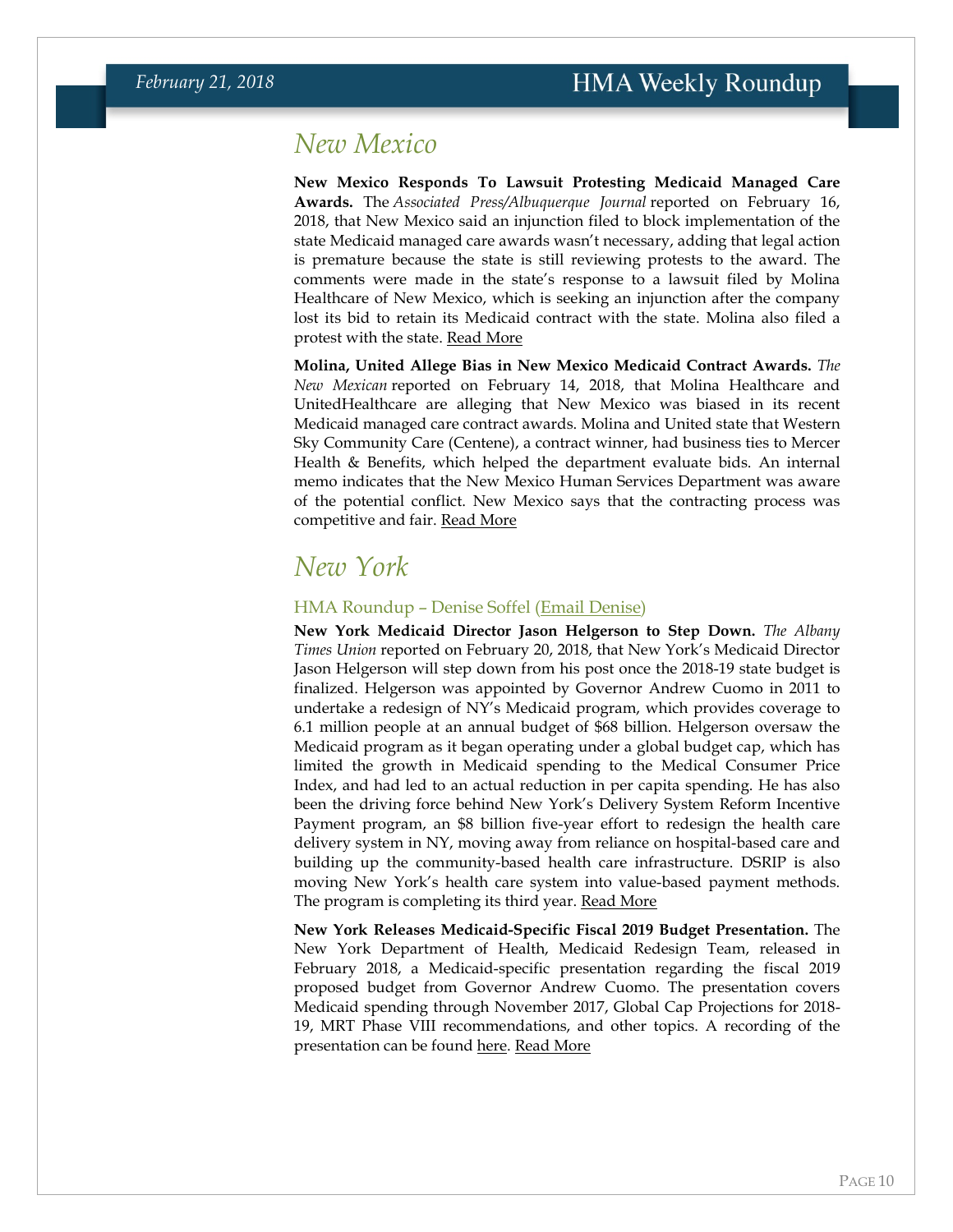**New York Proposes Reducing Incentive Payments to Patient Centered Medical Home Providers.** New York has proposed a temporary reduction in payments to primary care providers under its Patient Centered Medical Home (PCMH) Incentive Program, as well as raising the standards for eligibility. The reductions are in response to the fiscal constraints of the Medicaid Global Spending Cap. NY established a statewide Patient-Centered Medical Home program in 2010 whereby providers who are recognized as PCMHs by the National Committee for Quality Assurance (NCQA) are eligible to receive additional payments for services provided to Medicaid enrollees. The state is changing the reimbursement amounts for providers working at practices that are recognized as a PCMH for May and June of 2018. The reduction in payments applies to both Medicaid Managed Care (MMC) and Medicaid Fee-For-Service (FFS). Practices recognized under the NCQA 2014 Level 3 or NCQA 2017 standards will receive a temporarily reduced MMC incentive payment of \$2.00 PMPM for two months. The PCMH FFS incentive add-on amounts will remain unchanged, and will be \$29.00 and \$25.25 for professional and institutional claims, respectively. In addition, as part of on-going efforts to raise the bar on provider performance, all incentive payments for PCMHrecognized providers under NCQA's 2014 Level 2 standards will be permanently eliminated for both MMC and FFS. Beginning July 1, 2018, the PCMH incentive payments will be modified (increased from the temporary two-month reduction) to align with the principles of Value Based Payments (VBP). NYS Medicaid will engage key stakeholders to focus on making sustainable fiscal recommendations that are in line with the Medicaid global spending cap for the PCMH program, and to explore options to tie the incentive to VBP participation, and quality. [Read More](https://www.health.ny.gov/health_care/medicaid/program/update/2018/2018-01.htm#pcmh)

**New York Announces Regulatory Reform Initiatives.** The New York Department of Health has announced a package of regulatory reform initiatives that are the result of its Regulatory Modernization Initiative. The initiative was established last year to provide the state an opportunity to review a whole host of regulations governing licensure and oversight of health care facilities with the goal of streamlining and updating existing policies and regulations. The recommendations can be found in a new report, "Spurring Health Care Innovation through Regulatory Modernization: Putting Patients First." Some of the reforms include:

- Integrating primary and behavioral health services. NY will propose regulations to allow for a new licensure category in order to allow providers to more readily offer integrated services.
- Allowing patients to access care more conveniently by expanding the use of telehealth services. NY will expand access to telehealth services through a series of measures, including expanding the list of eligible originating sites so that patients can receive telehealth services in any setting.
- Putting patients at the center of a coordinated, cohesive health care system by easing care transitions. NY will reform the post-acute regulatory landscape, including legislation to expand the scope of practice of certified Emergency Management Technicians in order to expand access to care. [Read More](https://www.health.ny.gov/press/releases/2018/2018-02-20_regulatory_initiatives_to_improve_access_reduce_costs.htm)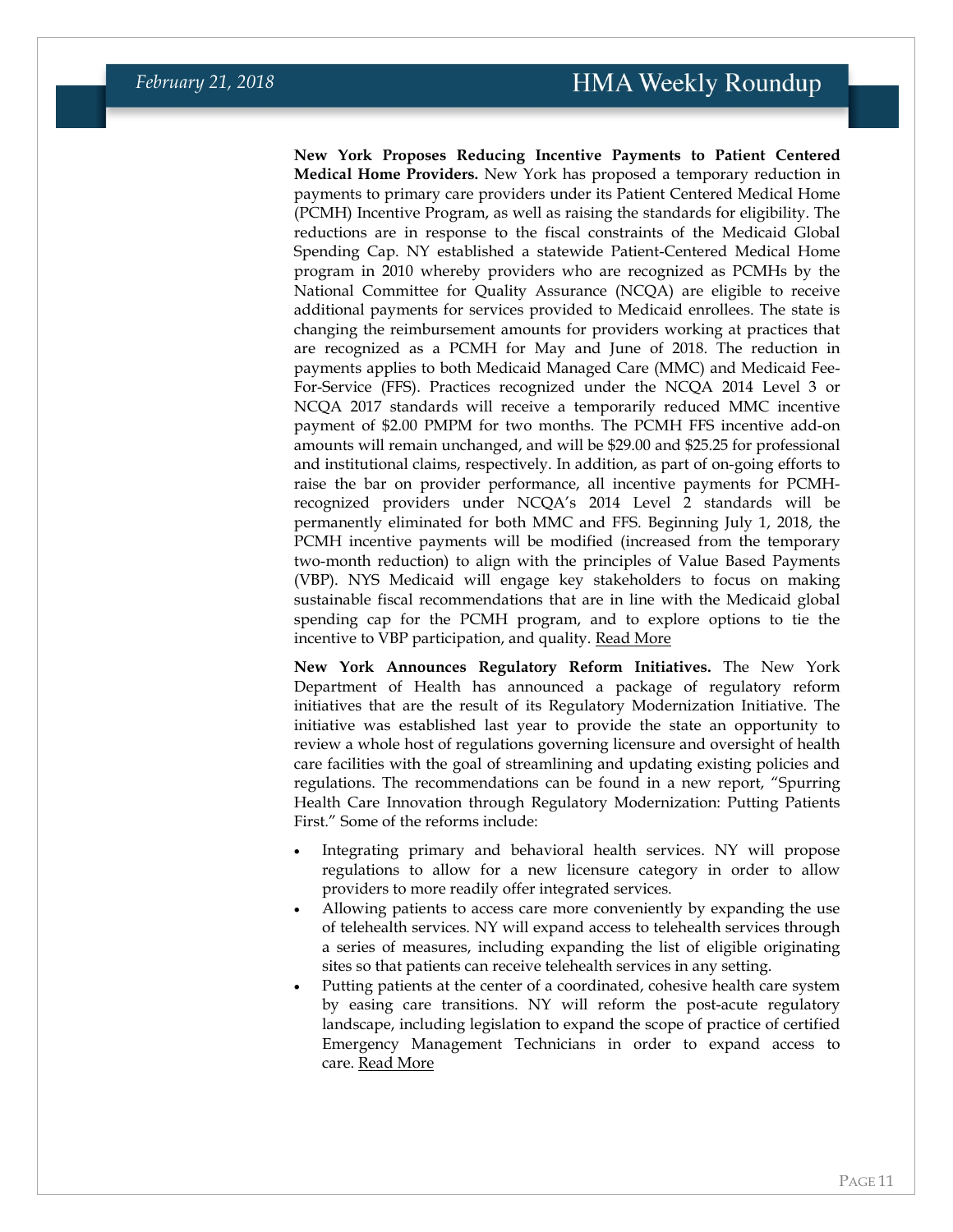**New York Develops New Video Series on Adult Behavioral Health Medicaid Managed Care.** The New York State Office of Mental Health in partnership with the Office of Alcohol and Substance Abuse Services, the NYC Department of Health and Mental Hygiene, and the Center for Practice Innovations have developed a series of educational videos intended to familiarize individuals with Medicaid managed care options and the home and community based services available to Medicaid beneficiaries with serious mental illness and/or substance use disorder. The brief videos describe:

- Medicaid Managed Care Health and Recovery Plans (HARPs);
- Adult Behavioral Health Home and Community Based Services (BH HCBS); and
- Health Home Care Management

The series also walks through the process of accessing Behavioral Health Home and Community Based Services, including the role of Care Managers, the Eligibility Assessment, and the Person-Centered Plan of Care. While HARPS have been available since 2015, the use of BH HCBS services remains low. These videos are intended to increase awareness of benefits available to HARP enrollees. To view this video, click [here.](https://www.youtube.com/playlist?list=PLdLZYFGjizLlXS9KOWxiCMKlKXMXd7Zz6)

**New York Catholic Diocese Opposes Governor's Proposal for Fidelis Proceeds.** *The Albany Times Union* reported on February 14, 2018, that the Roman Catholic Diocese of Albany is opposing a proposal from New York Governor Andrew Cuomo, which would direct to the state 90 percent of the proceeds from the sale of Catholic health plan Fidelis Care. Centene is currently planning to buy Fidelis Care and announced that it would set up a Catholic charitable fund. Cuomo's plan would alter state law regarding the sale of not-for-profit plans to for-profit plans, allowing the state to receive most of the proceeds. [Read More](https://www.timesunion.com/business/article/Cuomo-s-plan-targeting-Centene-Fidelis-deal-12613417.php)

### <span id="page-11-0"></span>*Ohio*

**Department of Medicaid Releases Draft Work Requirements 1115 Waiver for Review and Comment.** On February 16, 2018, the Ohio Department of Medicaid released the draft Group VIII Work Requirement and Community Engagement 1115 Demonstration Waiver for review and comment. The waiver application, mandated by the legislature with the passage of House Bill 49, will require Medicaid beneficiaries between the ages 22 to 64 to meet work and community engagement requirements as a condition of eligibility. The following beneficiaries will be exempt from the work/community engagement requirements: those 50 years of age or older, people physically or mentally unfit for employment, participants in the Specialized Recovery Services Program, those caring for a disabled/incapacitated household member, pregnant women, Parent/caretaker residing in same house with minor child, those that have applied for or receiving Unemployment Compensation, people in school at least half-time, people participating in drug or alcohol treatment, an assistance group member subject to and complying with any work requirement under the Ohio Works First (OWF) program, or an applicant for or recipient of Supplemental Security Income (SSI). Comments are due by March 18, 2018. [Read More](http://medicaid.ohio.gov/RESOURCES/PublicNotices/GroupVIII-WRCE-1115.aspx)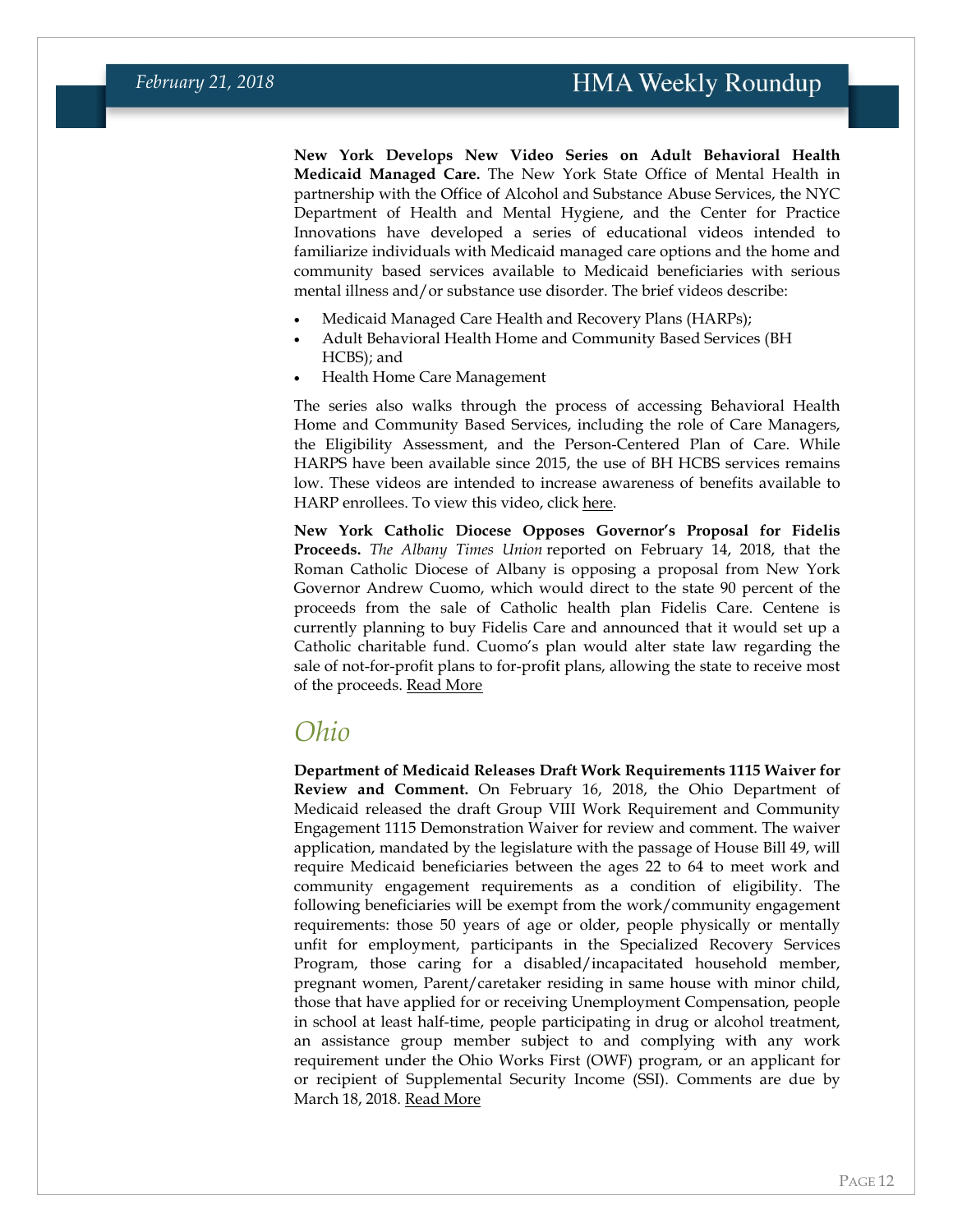**Ohio EVV Rollout Criticized for Glitches, Privacy Violations.** *The Alliance Review* reported on February 19, 2018, that Ohio's rollout of an electronic visit verification (EVV) system to log patient visits by Medicaid home-health workers and personal-care aides has been met with criticism over glitches, a lack of training, and privacy violations. The system, which launched January 8, relies on cell-phone based GPS monitoring. [Read More](http://www.the-review.com/news/20180219/medicaid-electronic-verification-draws-fire-for-glitches-privacy-invasion)

# *Pennsylvania*

**Pennsylvania Announces Proposed Funding for Seniors.** On February 16, 2018, the Pennsylvania Department of Human Services (DHS) highlighted an initiative focused on seniors and individuals with physical disabilities as part of Governor Tom Wolf's proposed budget for fiscal year (FY) 2018-2019. The continued rollout and implementation of Community HealthChoices, DHS' managed care program for long term services and supports, will be supported with proposed funding of over \$69 million in FY 2018-2019. CHC was implemented in the Southwest region on January 1, 2018, and phased rollout will continue throughout the Commonwealth through January 1, 2020. Read [More](http://www.media.pa.gov/Pages/DHS_details.aspx?newsid=287)

### *Rhode Island*

**Inmate Program Reduces Opioid Overdose Deaths.** *Stat News* reported on February 14, 2018, that the number of recently released inmates in Rhode Island who died from an opioid overdose decreased between 2016 and 2017. The study attributed the decrease to the availability of medication assisted treatment in correctional facilities starting in 2016. Rhode Island was the first state to offer inmates methadone, buprenorphine, and naltrexone. [Read More](https://www.statnews.com/2018/02/14/medication-assisted-treatment-inmates/)

# <span id="page-12-0"></span>*Virginia*

**Virginia House Budget Plan Includes Medicaid Expansion With Work Requirements.** The *Associated Press/Delmarva Now* reported on February 19, 2018, that the Virginia House Appropriations Committee cleared a fiscal 2019 budget proposal that includes Medicaid expansion with work requirements, a dramatic shift for the Republican-led legislature. A proposed Virginia Senate budget didn't include expansion. The House plan, which would be effective January 2019, is projected to enroll about 300,000 adults up to 138 percent of the poverty level. [Read More](http://www.delmarvanow.com/story/news/local/virginia/2018/02/19/virginia-house-embraces-medicaid-expansion-budget/350436002/)

**Delegate Terry Kilmore Announces Support for Medicaid Expansion with Work Requirements.** The *Richmond Times-Dispatch* reported on February 16, 2018, that Virginia Delegate Terry Kilgore (R-Scott), a high-ranking Republican in the House of Delegates, has announced his support for Medicaid expansion as long as work requirements are included. He called it "a conservative approach to expanding Medicaid." House Speaker Kirk Cox (R-Colonial Heights) has been negotiating with Governor Ralph Northam over the conditions for expansion, which would require able-bodied recipients to seek work, job training or education, or participate in public service. [Read More](http://www.richmond.com/news/virginia/government-politics/general-assembly/medicaid-movement-republican-terry-kilgore-breaks-rank-calls-for-kentucky/article_f50a17c5-f189-587a-8407-e50bab2761c3.html)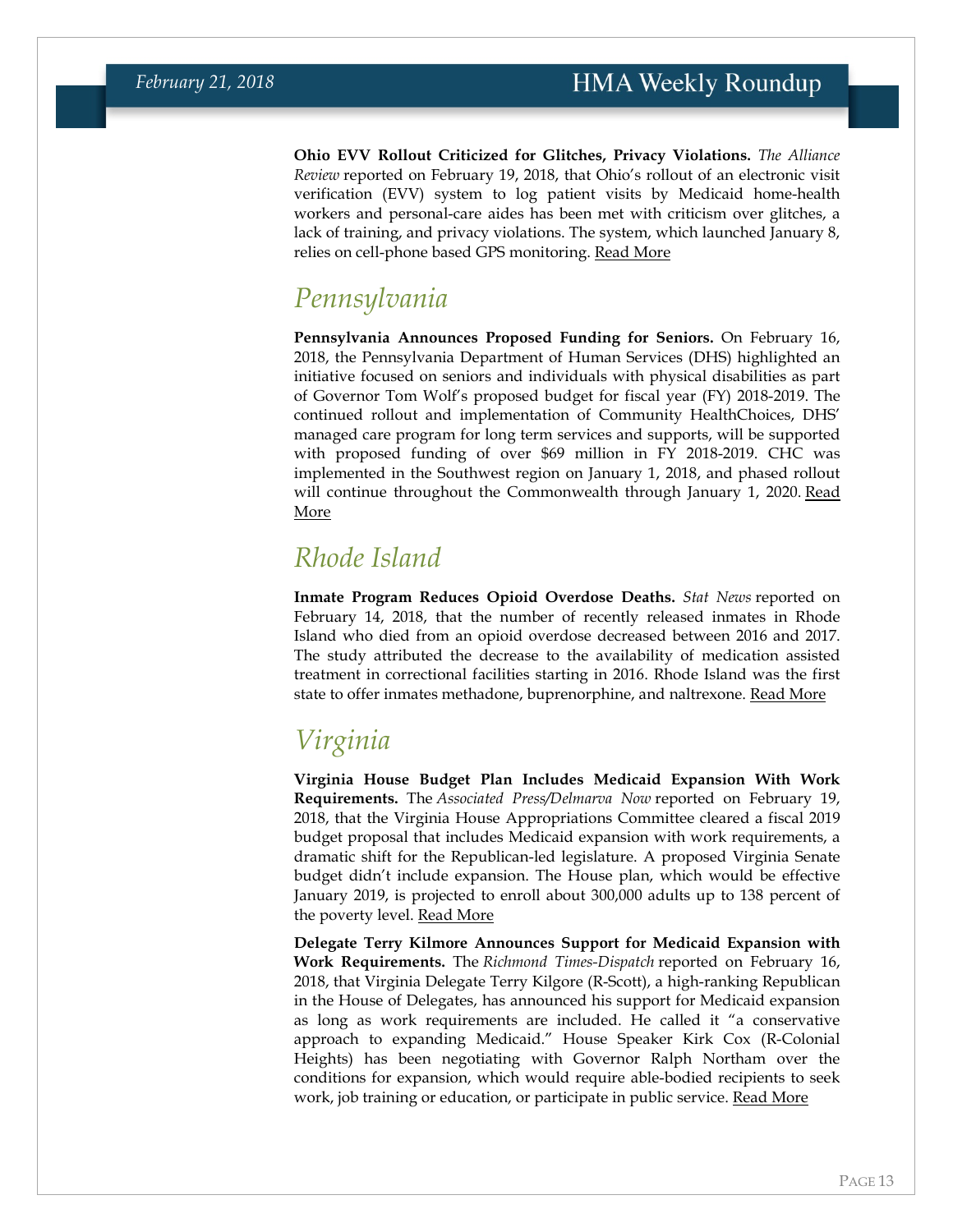### *Washington*

**Washington Accountable Communities of Health Receive Approval for Medicaid Transformation Project Plans.** The Washington State Health Care Authority announced on February 20, 2018, that it has approved all nine Accountable Communities of Health (ACH) Medicaid Transformation Project Plans. The Medicaid Transformation Project is the state's Section 1115 waiver, approved by the Centers for Medicare & Medicaid Services (CMS) in 2017. Under the waiver, the first initiative involves transforming Medicaid delivery in each Regional Service Area through ACHs. The newly approved Project Plans look to improve the overall health of Medicaid beneficiaries by tackling the opioid crisis and integrating behavioral health, among other plans. Read [More](https://content.govdelivery.com/accounts/WAHCA/bulletins/1dc624c)

# *Wyoming*

**Senate Introduces Bill Requiring Work Requirements; House Fails to Pass Mirroring Bill.** The *Wyoming Tribune Eagle* reported on February 17, 2018, that the Wyoming Senate introduced a bill that would introduce work requirements for Medicaid and the Supplemental Nutrition Assistance Program. The Wyoming House failed to introduce a bill mirroring the Senate version. The Senate bill calls for the Wyoming Department of Health to apply for a waiver to implement work requirements, with certain exemptions. An estimated 3,300 enrollees would be affected. [Read More](https://www.wyomingnews.com/news/local_news/wyoming-senate-introduces-bill-for-medicaid-snap-work-requirements/article_40d2da8a-13b2-11e8-b0a6-f3df6be5a164.html)

### *National*

**Trump Administration Proposes Rule Aimed at Expanding Short-Term Exchange Plan Availability.** *Modern Healthcare* reported on February 20, 2018, that the Trump administration released a proposed rule that would allow insurers to offer short-term Exchange plans that last up to 12 months. Currently, short-term plans have a maximum term of three months. While the plans would likely be cheaper than existing Exchange plans, they wouldn't be required to cover pre-existing conditions or offer the 10 essential health benefits mandated by the Affordable Care Act. [Read More](http://www.modernhealthcare.com/article/20180220/NEWS/180229999)

**GAO Says Medicaid Demonstrations Yield Limited Results Despite \$109 Billion in Federal Funding.** *Healthcare Analytics News* reported on February 20, 2018, that Medicaid demonstration projects have yielded "limited results" despite \$109 billion in federal funding, according to a report from the Government Accountability Office. GAO said demonstrations suffer from a lack of reporting standards, making it difficult to prove efficacy and inform policy. A contractor hired by the Centers for Medicare & Medicaid Services (CMS) also found that demonstrations had insufficient control groups, if any. GAO recommends that CMS change federal procedures, encourage transparency, and institute written procedures that require submission of a final evaluation. [Read More](http://www.hcanews.com/news/gao-states-spend-100b-on-medicaid-demonstrations-with-limited-results)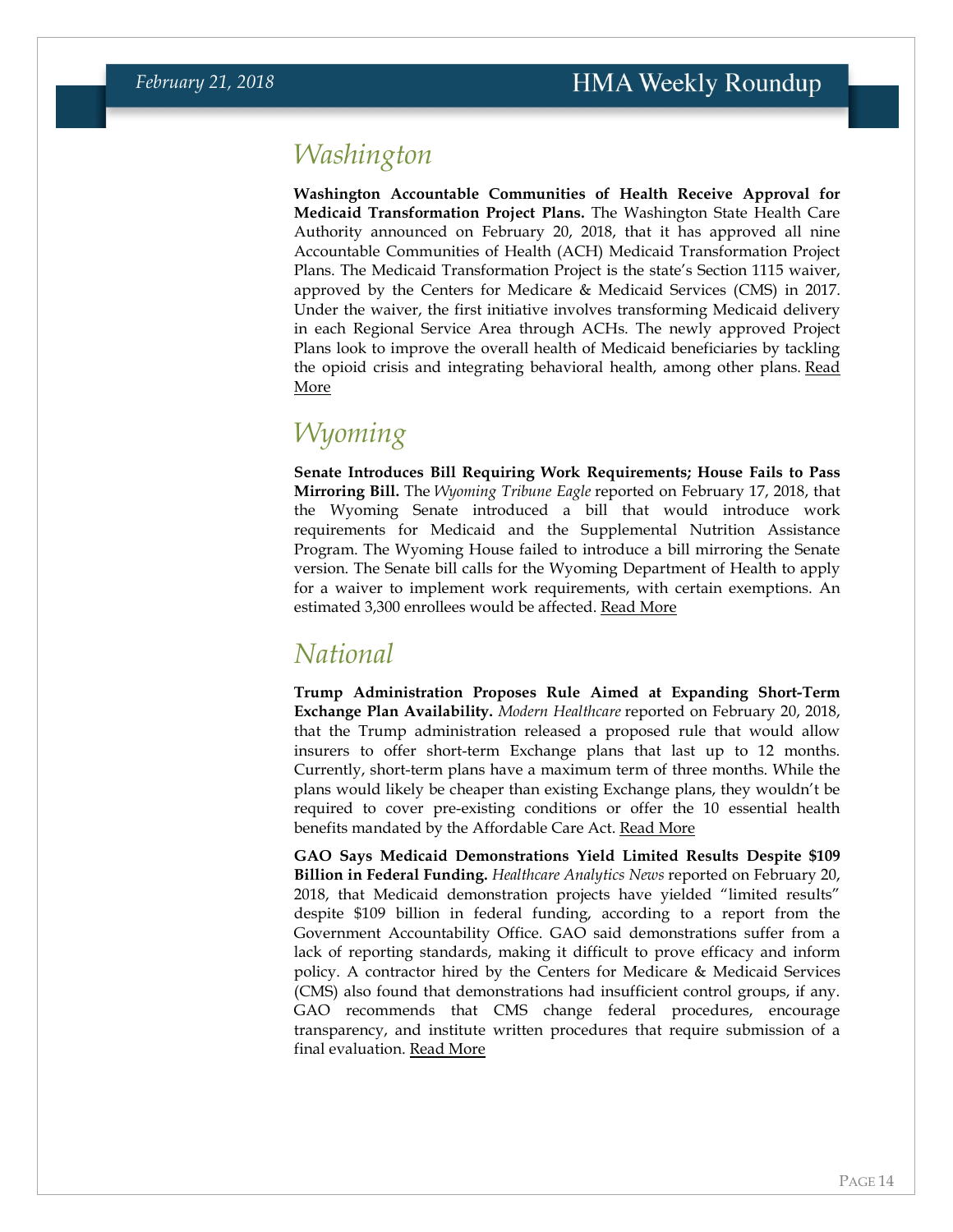**Medicaid Work Requirements Will Have High Administrative Costs, Experts Say.** *Governing* reported on February 19, 2018, that health policy experts are warning that Medicaid work requirements and other eligibility rules will have high administrative costs. The two largest costs will be information technology and hiring personnel to track compliance and appeals. The Centers for Medicare & Medicaid Services (CMS) indicated in a letter to state Medicaid directors in January that it would provide additional financial support for "job training or other employment services, child care assistance, transportation, or other work supports to help beneficiaries prepare for work or increase their earnings." [Read More](http://www.governing.com/topics/health-human-services/gov-medicaid-work-requirements-states-cost-implement.html)

**HHS Secretary Azar Looks to Ease Restrictions on Physician-Owned Hospitals***. Modern Healthcare* reported on February 14, 2018, that U.S. Health and Human Services (HHS) Secretary Alex Azar is looking to ease Affordable Care Act restrictions on physician-owned hospitals. The ACA effectively blocks the establishment of new physician-own hospitals and requires that existing physician-owned hospitals meet certain requirements and gain HHS approval to expand their facilities. [Read More](http://www.modernhealthcare.com/article/20180214/NEWS/180219961)

**CMS Projects 8 Million Additional Uninsured By 2026.** *Modern Healthcare* reported on February 14, 2018, that repeal of the individual mandate will increase the number of uninsured from 30 million in 2018 to nearly 38 million in 2026, according to the Centers for Medicare & Medicaid Services (CMS). CMS attributes the increase to younger and healthier people choosing to be uninsured. Last year, the Congressional Budget Office projected 13 million more people would become uninsured because of the repeal of the mandate. [Read More](http://www.modernhealthcare.com/article/20180214/NEWS/180219955)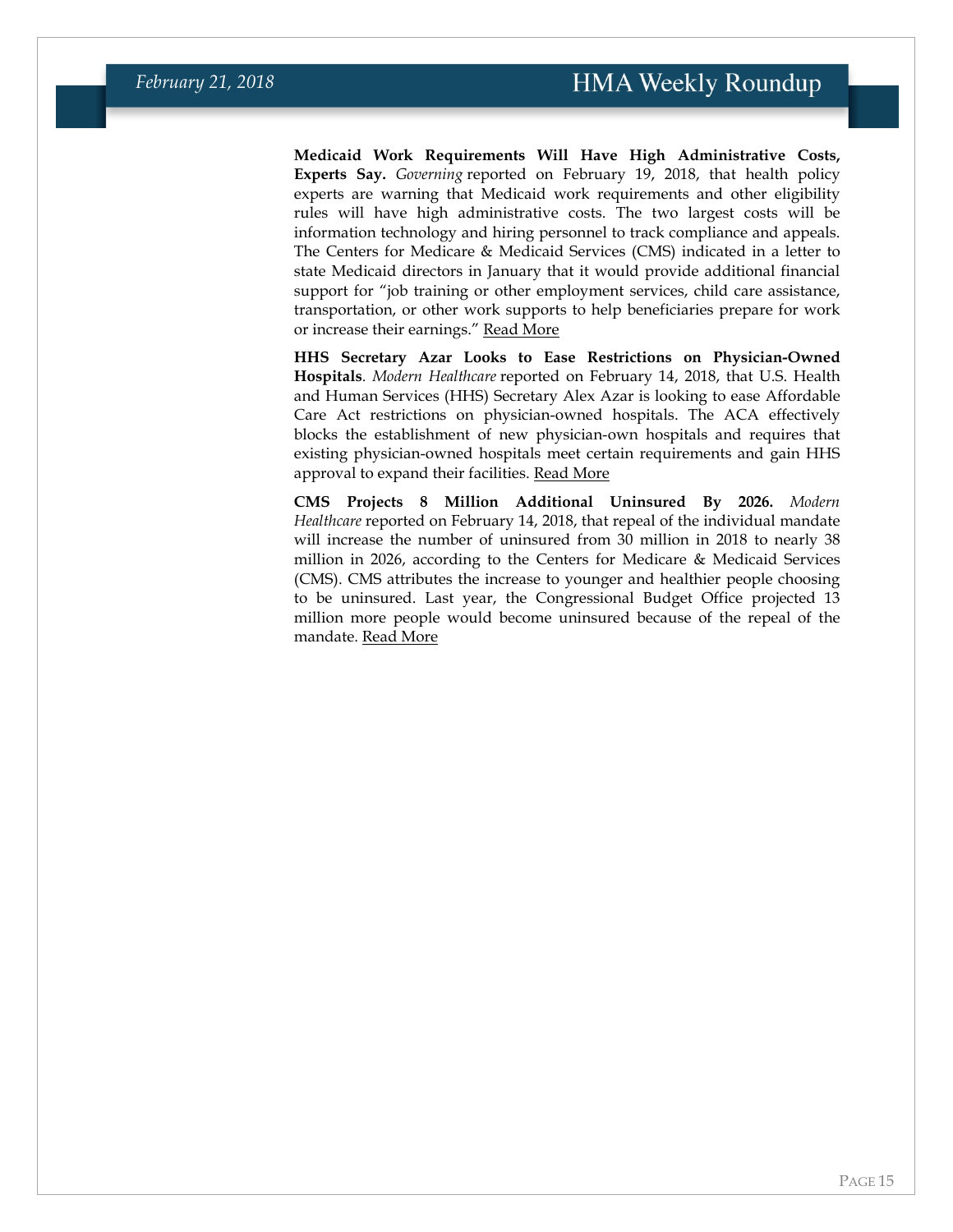<span id="page-15-0"></span>

### **INDUSTRY NEWS**

**Community Health Systems to Sell Louisiana Hospital to Allegiance Health Management.** Tennessee-based Community Health Systems announced on February 14, 2018, that it has entered into a definitive agreement to sell Byrd Regional Hospital in Leesville, Louisiana to Allegiance Health Management. The transaction is expected to close in the second quarter of 2018. [Read More](https://www.businesswire.com/news/home/20180214006290/en/)

**Federal, Illinois Regulators Approve Advocate-Aurora Merger; Wisconsin Decision Pending.** *Modern Healthcare* reported on February 15, 2018, that the proposed merger of Advocate Health Care and Aurora Health Care has received approval from Illinois and federal regulators. The deal still awaits approval from the state of Wisconsin, where Aurora is based. The merged entity would be the tenth largest not-for-profit hospital system. [Read More](http://www.modernhealthcare.com/article/20180215/NEWS/180219942?utm_source=modernhealthcare&utm_medium=email&utm_content=20180215-NEWS-180219942&utm_campaign=am)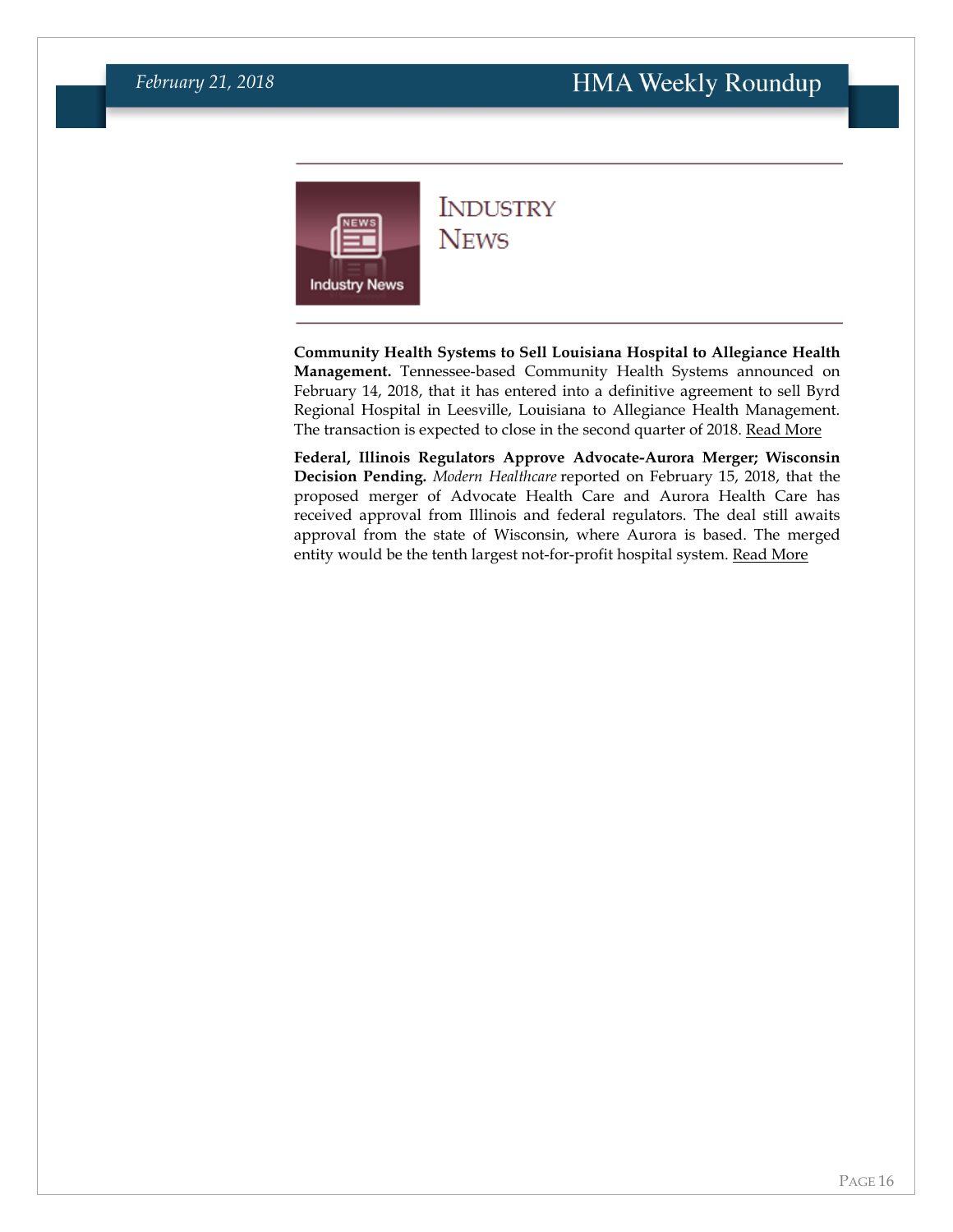### *February 21, 2018*

# HMA Weekly Roundup

# <span id="page-16-0"></span>RFP CALENDAR

| <b>Date</b>              | State/Program                                  | <b>Event</b>                                  | <b>Beneficiaries</b> |
|--------------------------|------------------------------------------------|-----------------------------------------------|----------------------|
| 2018 (Delayed from 2017) | Alaska Coordinated Care Demonstration          | <b>Contract Awards</b>                        | <b>TBD</b>           |
| 2018                     | Massachusetts One Care (Duals Demo)            | <b>RFP Release</b>                            | <b>TBD</b>           |
| Spring 2018              | North Carolina                                 | <b>RFP Release</b>                            | 1,500,000            |
| March 2018               | Alabama ICN (MLTSS)                            | <b>RFP Release</b>                            | 25,000               |
| March 1, 2018            | Pennsylvania HealthChoices (Delay Likely)      | Implementation (NE Zone)                      | 315,000              |
| March 1, 2018            | <b>Massachusetts</b>                           | Implementation                                | 850,000              |
| <b>March 6, 2018</b>     | lowa                                           | <b>Proposals Due</b>                          | 600,000              |
| March 6, 2018            | <b>Texas STAR+PLUS Statewide</b>               | <b>Proposals Due</b>                          | 530,000              |
| March 8, 2018            | Arizona                                        | <b>Contract Awards</b>                        | 1,600,000            |
| April or May 2018        | Alabama ICN (MLTSS)                            | <b>Contract Award</b>                         | 25,000               |
| April 1, 2018            | <b>New Hampshire</b>                           | <b>RFP Release</b>                            | 160,000              |
| April 6, 2018            | <b>Texas STAR and CHIP</b>                     | <b>RFP Release</b>                            | 3,342,530            |
| April 6, 2018            | <b>Puerto Rico</b>                             | <b>Proposals Due</b>                          | $^{\sim}$ 1,300,000  |
| April 16, 2018           | Florida Statewide Medicaid Managed Care (SMMC) | <b>Contract Awards</b>                        | 3,100,000            |
| April 24, 2018           | lowa                                           | <b>Contract Awards</b>                        | 600,000              |
| April 27, 2018           | Florida Children's Medical Services            | <b>Responses Due</b>                          | 50,000               |
| April 12, 2018           | <b>Washington FIMC (Remaining Counties)</b>    | <b>Proposals Due</b>                          | $^{\sim}1,600,000$   |
| <b>May 2018</b>          | <b>Puerto Rico</b>                             | <b>Contract Awards</b>                        | $^{\sim}1,300,000$   |
| May 22, 2018             | <b>Washington FIMC (Remaining Counties)</b>    | <b>Contract Awards</b>                        | $^{\sim}1,600,000$   |
| <b>June 2018</b>         | <b>North Carolina</b>                          | <b>Proposals Due</b>                          | 1,500,000            |
| <b>June 2018</b>         | Kansas KanCare                                 | <b>Contract Awards</b>                        | 380,000              |
| June 26, 2018            | Florida Children's Medical Services            | <b>Contract Award</b>                         | 50,000               |
| <b>July 2018</b>         | <b>Texas STAR and CHIP</b>                     | <b>Proposals Due</b>                          | 3,342,530            |
| July 1, 2018             | Pennsylvania HealthChoices (Delay Likely)      | <b>Implementation (SE Zone)</b>               | 830,000              |
| July 1, 2018             | MississippiCAN                                 | Implementation                                | 500,000              |
| August 1, 2018           | Virginia Medallion 4.0                         | Implementation                                | 700,000              |
| September 1, 2018        | Texas CHIP (Rural, Hidalgo Service Areas)      | Implementation                                | 85,000               |
| September 2018           | <b>North Carolina</b>                          | <b>Contract awards</b>                        | 1,500,000            |
| September 26, 2018       | <b>Texas STAR and CHIP</b>                     | <b>Evaluation Period Ends</b>                 | 3,342,530            |
| October 2018             | <b>Puerto Rico</b>                             | Implementation                                | $^{\sim}1,300,000$   |
| October 2018             | Alabama ICN (MLTSS)                            | Implementation                                | 25,000               |
| October 1, 2018          | Arizona                                        | Implementation                                | 1,600,000            |
| October 1, 2018          | Texas STAR+PLUS Statewide                      | <b>Contract Start</b>                         | 530,000              |
| November 1, 2018         | <b>New Hampshire</b>                           | <b>Proposals Due</b>                          | 160,000              |
| January 2019             | Kansas KanCare                                 | Implementation                                | 380,000              |
| <b>January 1, 2019</b>   | <b>Washington FIMC (Remaining Counties)</b>    | Implementation for RSAs Opting for 2019 Start | $^{\sim}1,600,000$   |
| January 1, 2019          | Florida Children's Medical Services            | <b>Contract Start</b>                         | 50,000               |
| <b>January 1, 2019</b>   | Pennsylvania MLTSS/Duals                       | <b>Implementation (SE Zone)</b>               | 145,000              |
| <b>January 1, 2019</b>   | Florida Statewide Medicaid Managed Care (SMMC) | Implementation                                | 3,100,000            |
| <b>January 1, 2019</b>   | Pennsylvania HealthChoices (Delay Likely)      | Implementation (Lehigh/Capital Zone)          | 490,000              |
| <b>January 1, 2019</b>   | <b>New Mexico</b>                              | Implementation                                | 700,000              |
| January 1, 2019          | <b>New Hampshire</b>                           | <b>Contract Awards</b>                        | 160,000              |
| <b>January 24, 2019</b>  | <b>Texas STAR and CHIP</b>                     | <b>Contract Start</b>                         | 3,400,000            |
| <b>July 1, 2019</b>      | <b>North Carolina</b>                          | Implementation                                | 1,500,000            |
| <b>July 1, 2019</b>      | <b>New Hampshire</b>                           | Implementation                                | 160,000              |
| July 1, 2019             | lowa                                           | Implementation                                | 600,000              |
| <b>January 1, 2020</b>   | Texas STAR+PLUS, STAR, and CHIP                | <b>Operational Start Date</b>                 | 530,000              |
| <b>January 1, 2020</b>   | Pennsylvania MLTSS/Duals                       | <b>Implementation (Remaining Zones)</b>       | 175,000              |
| January 1, 2020          | <b>Washington FIMC (Remaining Counties)</b>    | Implementation for RSAs Opting for 2020 Start | $^{\sim}1,600,000$   |
| January 1, 2020          | Massachusetts One Care (Duals Demo)            | Implementation                                | <b>TBD</b>           |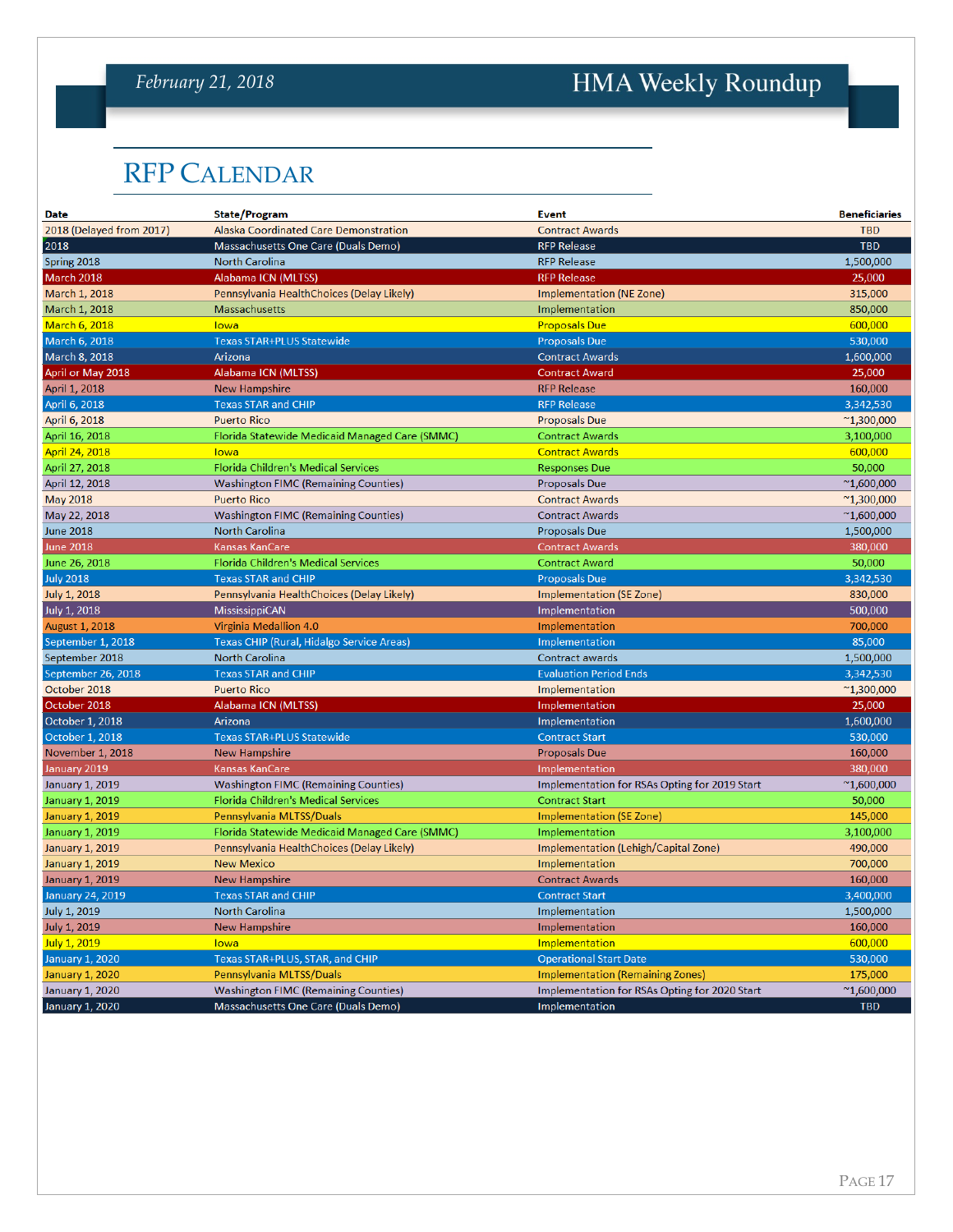### <span id="page-17-0"></span>HMA NEWS

**Preliminary Look at Key Healthcare Proposals in 32 States from Governors' Proposed Budgets for SFY 2019.** [Kaiser Family Foundation](https://www.linkedin.com/company/21066/) and HMA Principal Kathy Gifford present a preliminary look at key healthcare proposals in governors' proposed budgets for SFY 2019. [Read more](http://bit.ly/2EzopW4)

**Upcoming Webinar - Innovations in Medicaid Managed Long-Term Services and Supports: How Health Plans are Providing Support to Family Caregivers (February 28, 1 – 2 EST).** Join Health Management Associates and the AARP Public Policy Institute as we discuss the findings of the new report on [Emerging Innovations in Managed Long-Term Services and Supports](http://longtermscorecard.org/promising-practices/emerging-innovations-ltss)  [\(LTSS\) for Family Caregivers.](http://longtermscorecard.org/promising-practices/emerging-innovations-ltss) The report shows that health plans are increasingly recognizing and supporting family caregivers for individuals with LTSS needs. The webinar will also feature the real-world experiences of Anthem Inc., a health plan that is helping family caregivers in LTSS settings. The emerging innovations report is part of the joint [Long-Term Services and](http://longtermscorecard.org/promising-practices)  [Supports State Scorecard](http://longtermscorecard.org/promising-practices) series and supported by The Commonwealth Fund, The SCAN Foundation, and the AARP Foundation. [Read More](https://www.healthmanagement.com/knowledge-share/webinars/innovations-medicaid-managed-long-term-services-supports/)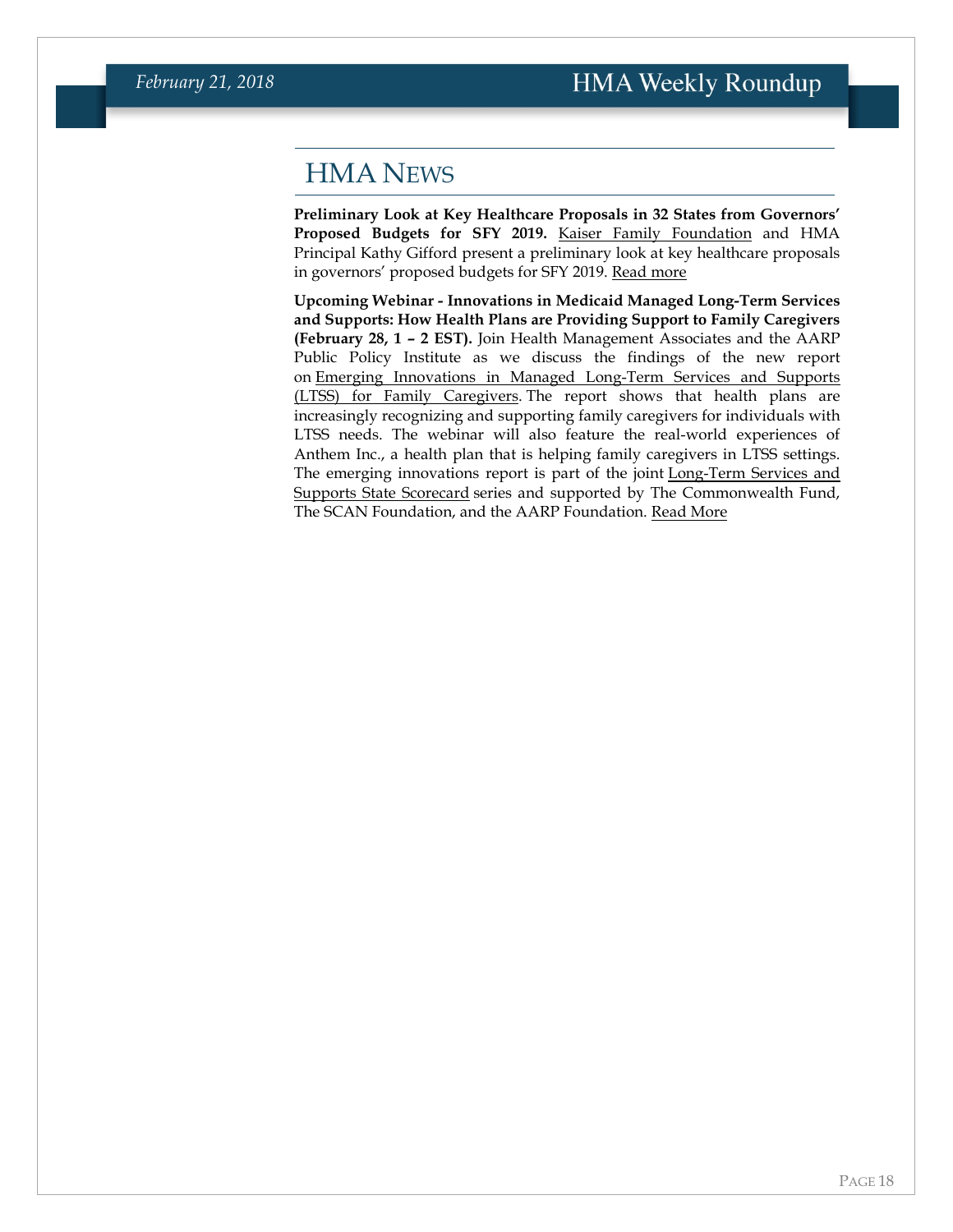### HMA WELCOMES…

#### **Rachel Post – Senior Consultant**

Rachel Post joins HMA from Central City Concern (CCC) where she most recently served as public policy director. In this role, Rachel was responsible for collaboration with city, county, state, and federal government officials, community alliances, and community and state agencies to advance policy initiatives in support of CCC's mission to end homelessness. Rachel's work included contributions to a Department of Housing and Urban Development (HUD) issued policy brief on supportive housing for those with substance use disorders, serving as a Substance Abuse and Mental Health Services Administration (SAMHSA) technical assistant consultant on supportive housing and supportive employment, presenting in a congressional briefing on supportive housing and employment and working with the USDA to secure funding for employment services. She was a member of the governor appointed Family Services Review Commission, which advised the Department of Human Services (DHS) director. She was also a member of Oregon Health Authority and Oregon Housing Community Services Supportive Housing Work Group tasked with looking at new revenue to expand capacity across the state. In addition, Rachel served as co-chair of the Oregon Temporary Assistance for Needy Families (TANF) Alliance and cochair of the Joint Office on Homelessness Workforce and Economic Opportunity Subcommittee

While at CCC, Rachel also served as director of supportive housing and employment and project director. As project director, Rachel designed and oversaw implementation and supervision of a nationally awarded chronic homeless housing first team. She developed and implemented innovative homeless service programming and was the lead author for federal grant applications, including the \$4.2 million awarded United States Interagency Council on Homelessness (USICH) Chronic Homeless grant.

Additional roles Rachel has held include psychiatric security review board coordinator at State Office of Mental Health and project coordinator at Regional Research Institute at Portland State University.

Rachel earned her Master of Science in Social Work from the University of Wisconsin School of Social Work and her bachelor's degree in psychology from New England College.

#### **Laura Zaremba – Principal**

Laura Zaremba joins HMA most recently from Trexin Consulting where she served as senior principal, healthcare practice. In this role, Laura provided strategic account management and oversight for projects with healthcare clients engaged in health transformation, Affordable Care Act implementation, and regulatory compliance. She led projects and developed services to support payer and provider clients with new business models, information technology projects, and organizational changes related to the transition from volumebased to value-based and accountable care.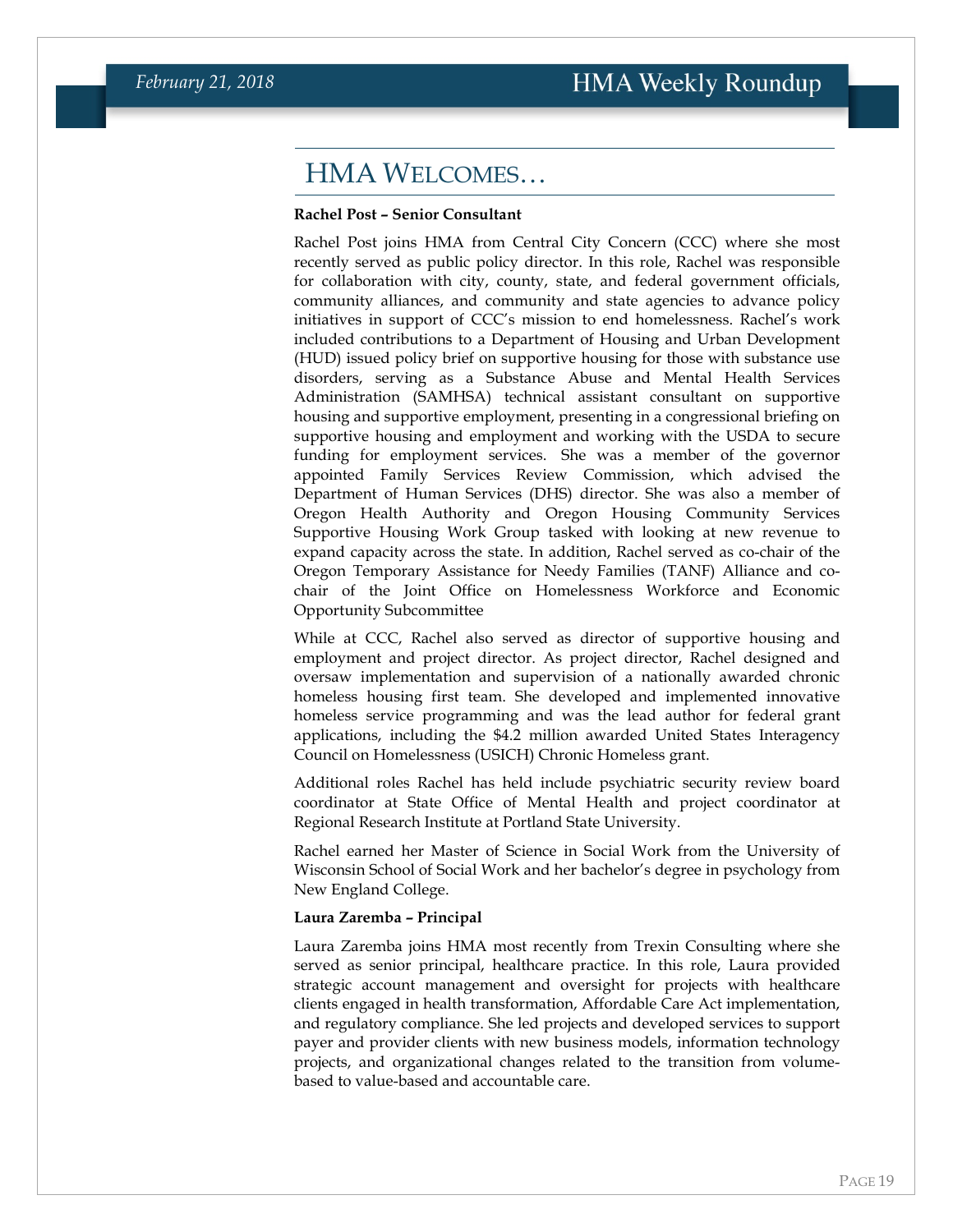Prior to Trexin Consulting, Laura served as health data and technology director at the Illinois Governor's Office of Health Innovation and Transformation. In this role, Laura led a project team to develop a four-year, \$100 million proposal for federal innovation funding through the State Innovation Model Initiative to achieve better health outcomes, improve healthcare quality, and control costs across multiple payers. Laura chaired the Data and Technology Work Group, comprising more than 100 health industry and public health representatives, to develop specifications for care coordination and analytics IT infrastructure to be used by integrated delivery systems participating in the state innovation model.

Laura earned her master's degree and bachelor's degree in political science from Southern Illinois University at Carbondale.